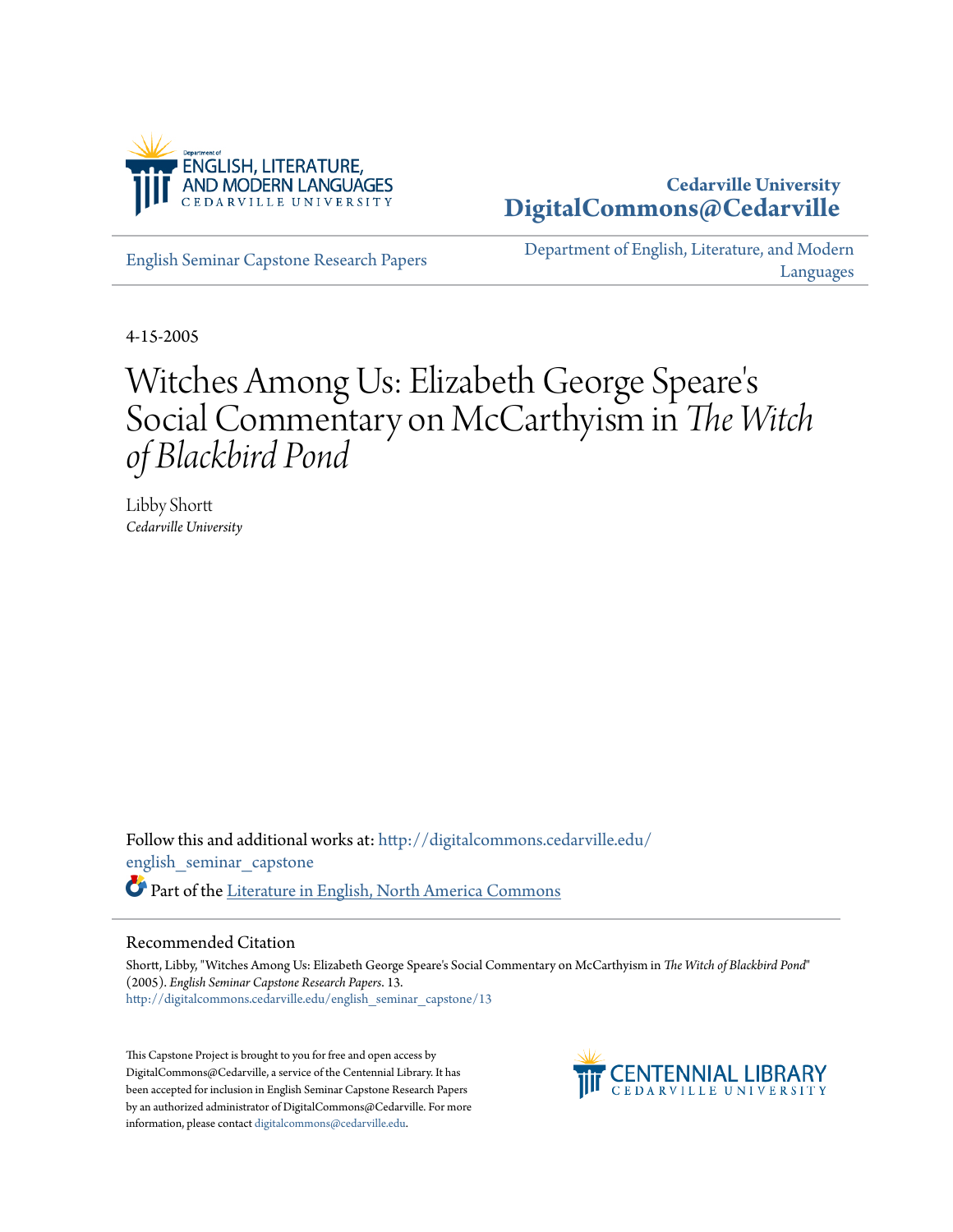Shortt<sub>1</sub>

# Libby Shortt

Dr. Deardorff

Senior Seminar

15 April 2005

Witches Among Us: Elizabeth George Speare's Social Commentary on McCarthyism in *The* 

#### *Witch of Blackbird Pond*

A two-time Newbury Award winning author, Elizabeth George Speare has written four novels, one work on nonfiction, and several plays and magazine articles. Teachers, students, and parents remember Speare's works of fiction because of their ability to bring history to life. In her work *The Witch of Blackbird Pond,* Elizabeth George Speare writes about a young girl name Kit Tyler and her experiences with Puritans and witchcraft in Wethersfield, Connecticut. Speare describes the people and events of the novel in a memorable way that allows the reader to learn more about America in 1687 and Speare's own commentary about her culture. When Speare wrote *The Witch of Blackbird Pond* in 1957, America had just endured Red Scare led by Senator Joe McCarthy. Just as the townspeople of Wethersfield feared witches, Americans feared Communists and the Soviet Union. The historical context in which Speare wrote *The Witch of Blackbird Pond* and the content of the novel suggest that Speare's comments on America and McCarthyism.

Although Elizabeth George Speare is a beloved and well-known author in the elementary and middle school classrooms, few literary scholars have studied her works critically. There have been only two critical articles written about one of her best-known works *The Witch of Blackbird Pond.* In one of these critical articles, Sara L. Schwebel examines *The Witch of Blackbird Pond* by looking at the historical climate in which Elizabeth George Speare wrote. According to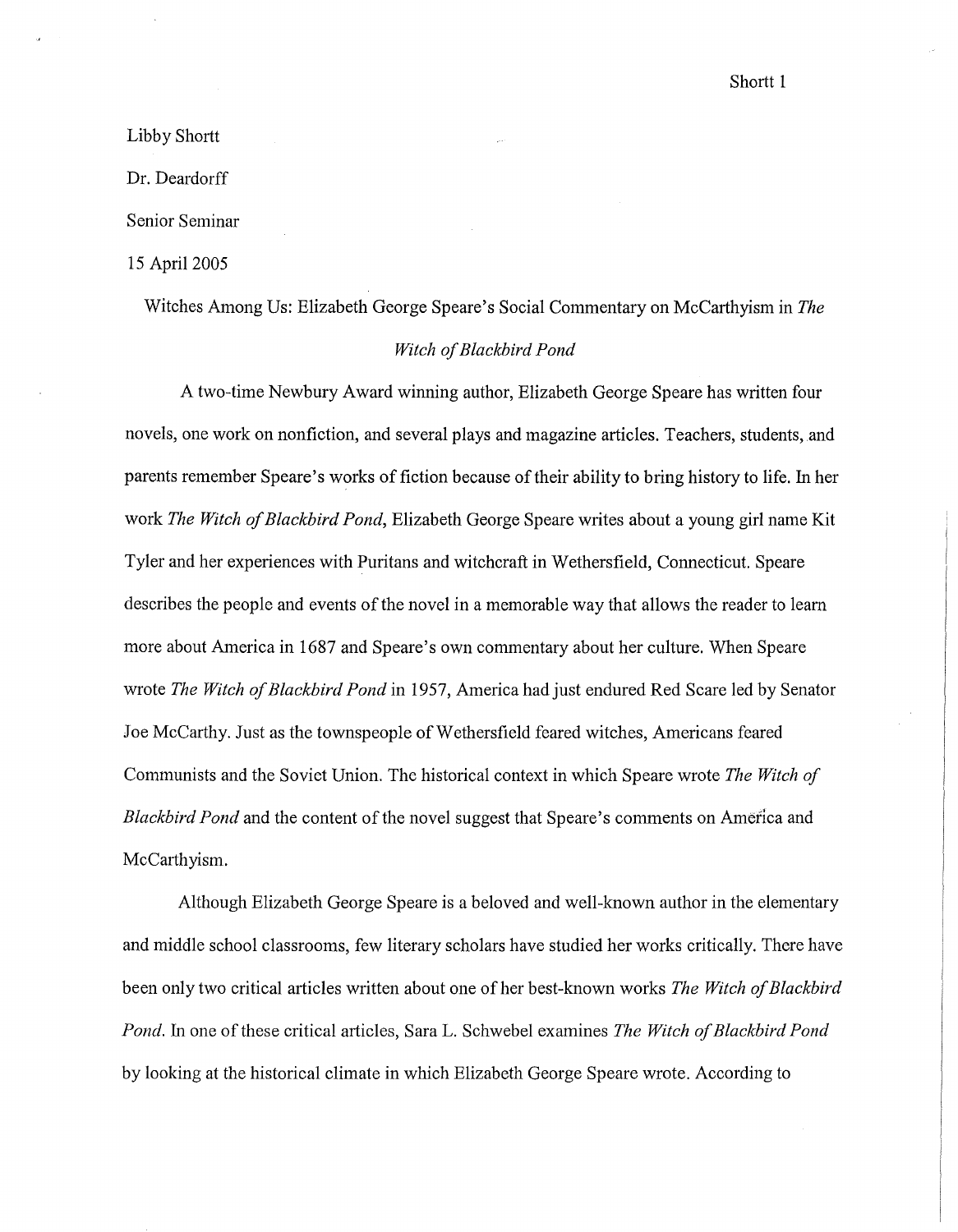### Shortt<sub>2</sub>

Schwebel, Speare reworks the historical events of Connecticut in the 1680s in order to illuminate the McCarthy era of the 1950s in a way that the modem educator can apply in the classroom (Schwebel195). Despite her argument, Schwebel builds her argument in a roundabout way that is often more confusing than understandable.

Schwebel sets out to investigate how history and myth interact in *The Witch of Blackbird Pond* in order to determine how the novel comments on its historical setting, historical context, and its relevance to present day America. Since writers write in different environments and with different constraints, it is important to know the historical environment in which Speare wrote in order to see the significance of the historical details she included and those she excluded. Schwebel does point out that the novelist tries to write a good story in contrast to an historian who tries to reveal truth. As she says, "Thus, writers of historical fiction condense time, add and delete historical actors, and endow incidents with more or less significance than they actually held at the time of their occurrence" (Schwebel 196). It is permissible for Speare to develop a good story at the expense of historical accuracy. By deleting or de-emphasizing certain characters or events, Speare communicates a specific message both regarding the historical setting of the novel and her present historical environment because according to Schwebel, "scholars have argued that narratives provide insight into the accepted norms of and, revealing ways in which people understand, embrace, and resist the dominant culture" (197). Schwebel claims that by writing a book about the witch trials of Connecticut, Elizabeth George Speare also writes about McCarthyism in America, but she does not move beyond this general statement to explore precisely what Speare may be saying about McCarthyism.

After establishing the plausibility of Speare's commentary on McCarthyism, Schwebel attempts to illustrate how Speare fuses the American myth with historical research as well as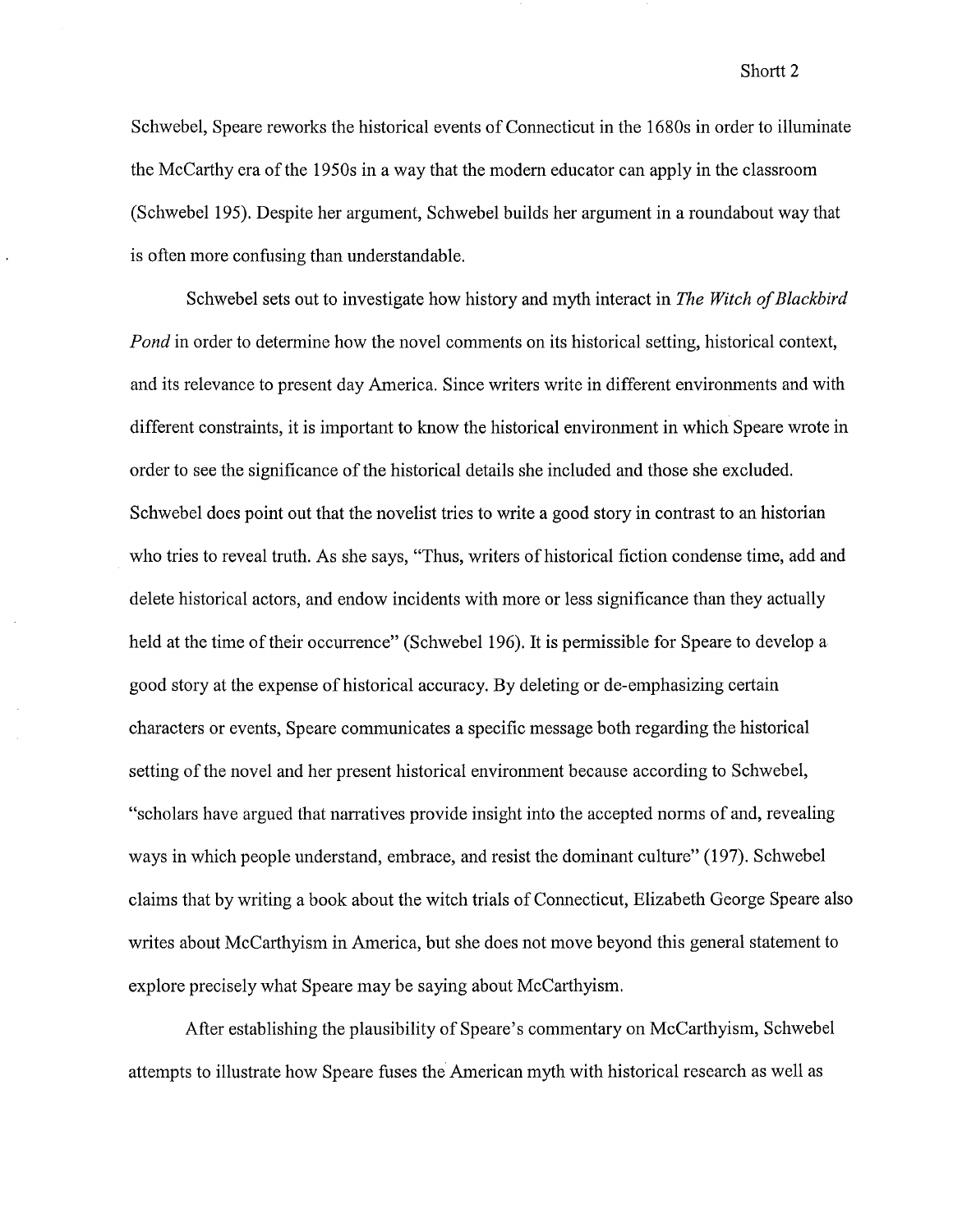how Speare's reinterpretation of history comments on the America of her day, and offer suggestions about how contemporary teachers can use *The Witch of Blackbird Pond* in their classrooms. According to this article, *The Witch of Blackbird Pond* employs the Frontier Myth and thus moves past mere juvenile literature into a form of literature that speaks to the American mind. The Frontier Myth "comprises cycles of separation from settled community regression into the wilderness, and a violent but ultimately triumphant clash with Indians" (Schwebel 198). Kit's coming to Wethersfield, Connecticut as a spoiled granddaughter of a wealthy plantation owner from Barbados to live with her Puritan aunt and uncle as well as the process by which she learns to live among the Puritans allows Kit to improve her character, build her dreams, and gives stimulus to create her identity as an American. Although she said that *The Witch of Blackbird Pond* uses the Frontier Myth, Schwebel redirects that statement later in her argument to say that Speare retains the traditional Frontier Myth but changes their meanings to comment on the 1950s. *The Witch of Blackbird Pond* does retain some of the elements of included in the traditional Frontier Myth, but not all of them play a vital role to the story.

After giving further textual evidence, Schwebel must say Speare has reworked the Frontier Myth because although *The Witch of Blackbird Pond* does use Kit's separation from everything familiar to her in the beginning of the story to develop a new attitude within her, the settlers do not engage in a significant and ultimately triumphant conflict with Indians as a major part of the story. Schwebel says that John Holbrook's character develops his American identity while he fights with the colonial militia and lives in captivity for a time. However, this character's development is only minor in the development of the story. The story does not center around the conflict with the Indians, but in order to say that Speare uses the Frontier Myth, Schwebel must say that Speare reworks the elements of the myth to comment on her society.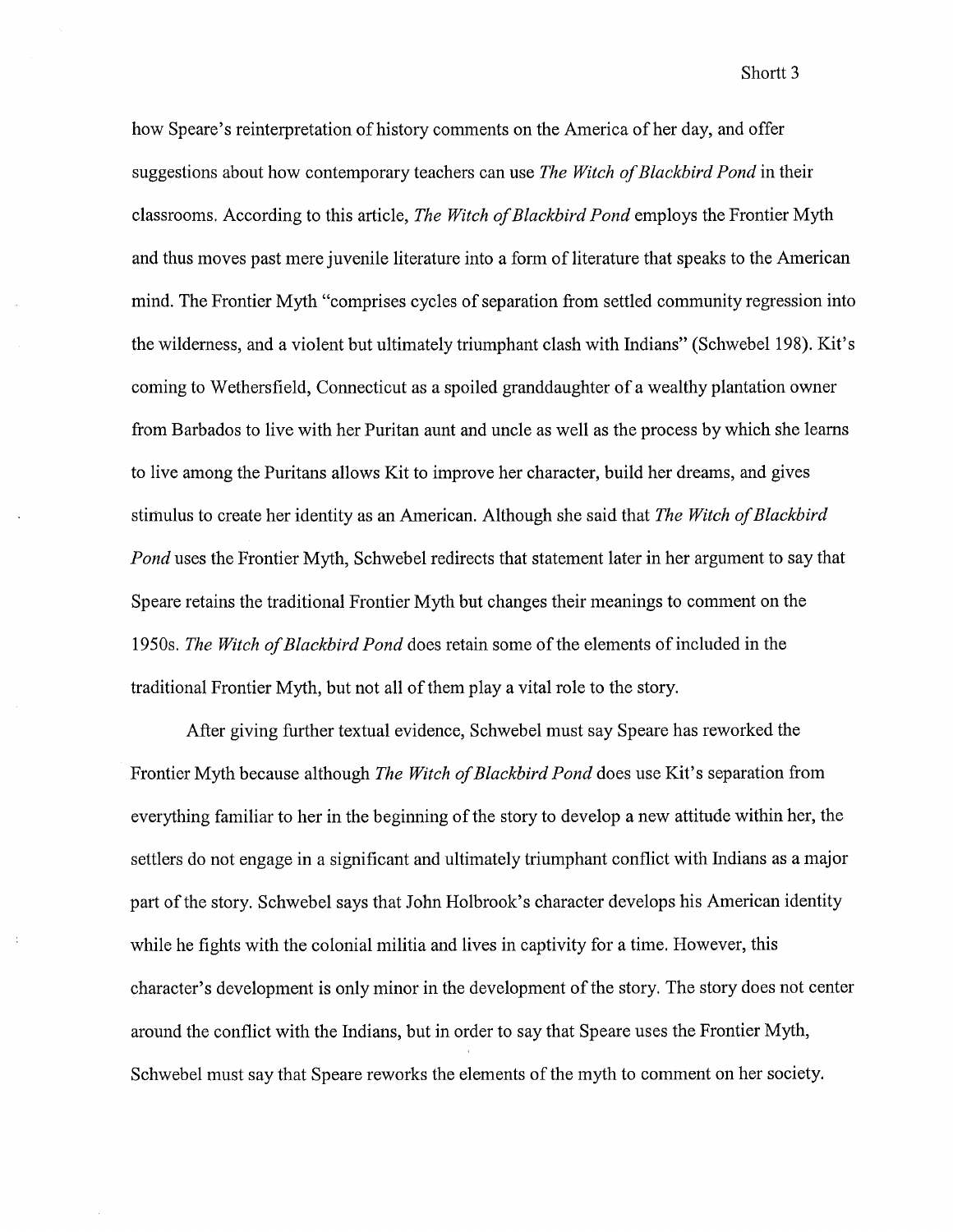Shortt<sub>4</sub>

Despite proposing this, Schwebel never says what Speare says about her society and McCarthyism.

والمعاملة والمراجع

Despite her claim that Elizabeth George Speare comments on McCarthyism in *The Witch of Blackbird Pond,* Sara Schwebel's article focuses more on applying *The Witch of Blackbird Pond* in the classroom than on the specific commentary it gives on McCarthyism in America. Yet through examining the historical context surrounding the writing of the novel and the places where the novel deviates from its meticulous historical accuracy, it is possible to recognize what message Speare communicates regarding America and McCarthyism. Although Schwebel does not say what message Speare may be conveying regarding McCarthyism, Speare reflects the society in which she lived in her novel *The Witch of Blackbird Pond.* Speare also writes a novel that displays vivid historical details and figures that ground the work as a piece of historical fiction. Yet Elizabeth George Speare strictly adheres to the societal customs and historical facts of the time only as far as it does not interfere with the plot of her story. Specifically, as she ends the novel, Speare departs from a historically accurate portrayal of witchcraft in Puritan Connecticut by using fairy tale elements to end the story happily. By showing how historical fiction devolves into fairy tale in *The Witch of Blackbird Pond,* Elizabeth George Speare offers her doubt about America's ability to overcome McCarthyist prejudice.

Often movies, pictures, and news coverage portray 1950s America as the picture of the ideal America where every family has a mother and a father and a pretty house with a picket fence. Yet despite the deep prosperity of the fifties, this decade also ushered in significant changes in America as the country recovered from the ravages of World War Two. Although World War Two had been a rallying point for America as she came out of the Great Depression, it was also a time of great hardship and suffering. After coming through the Great Depression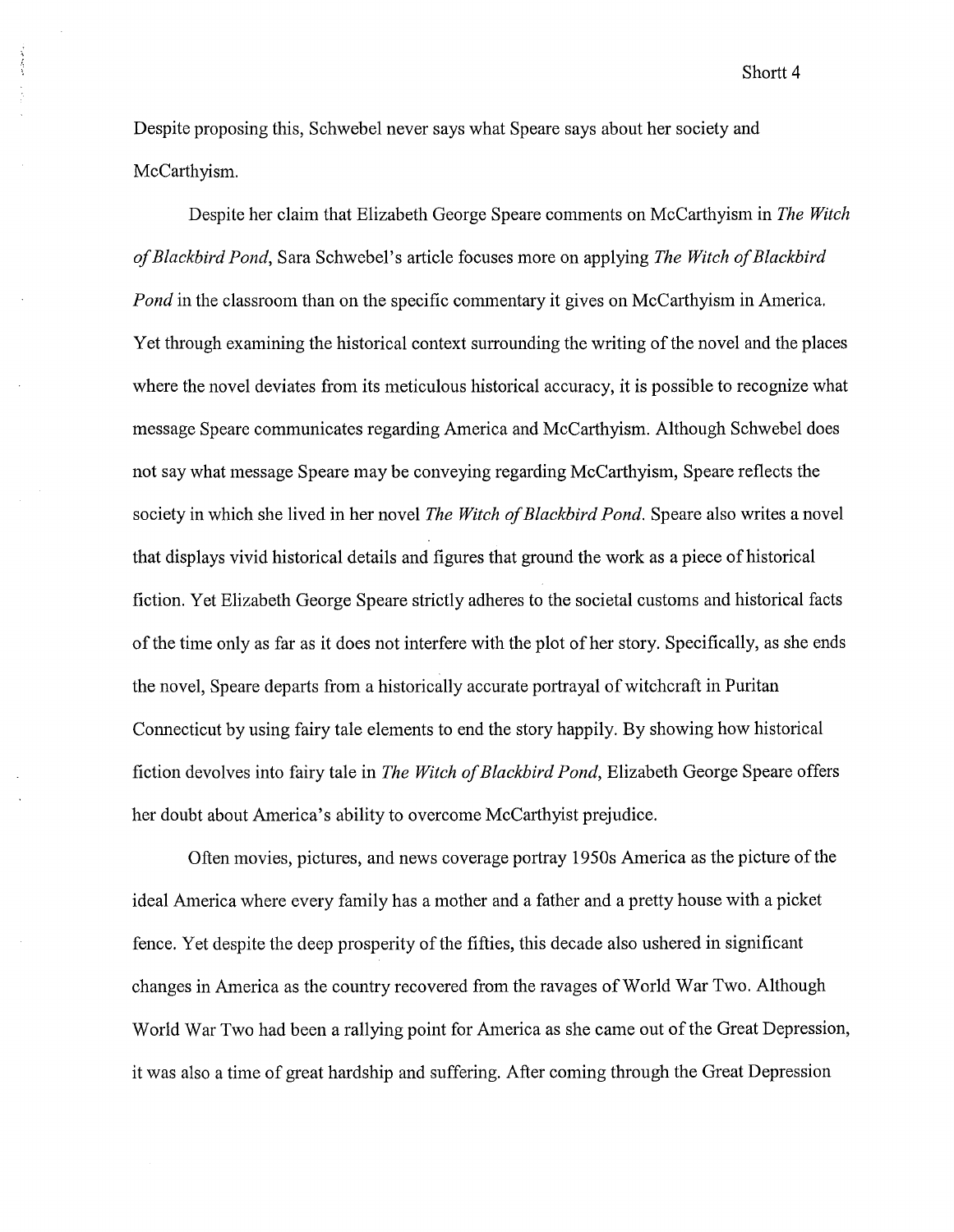and then witnessing man's cruelty to others in the concentration camps, the blitzkriegs in Europe, and the colossal power of the atomic bomb, the American people were tired of hardships. They were ready to live in comfort and relax. They were ready to laugh instead of make the best out of their difficulties. As they pursued happiness, American of the 1950s repressed or ignored the negative but still present ills of society.

America emerged from World War Two as one of the most powerful nations in the world. Pressed by other countries for postwar support, America was ready for a witch-hunt (Halberstam 6). Senator Joe McCarthy's crusade to remove Communists from the country played off of the country's paranoia after World War Two, but television shows and books portrayed an idyllic society that finally brought laughter instead of hardships. The House Un-American Act Committee accused prominent officials and celebrities of being associated with Communism because they desired to push away, cover up, and leave behind the hardship of war in place of a sparkling American image (Halberstam 11). America wanted to enjoy its new prosperity, but Americans were still vulnerable to false crusades like Joe McCarthy's quest to rid the country of Communists.

Senator Joe McCarthy adopted the Anti-Communist cause as the party declined but built fear about its rise (Morgan 378). A self-made man, McCarthy, who completed high school in one year, had not distinguished himself in the Senate and needed an issue in 1950 to help him with reelection (Morgan 376). Although he could be noble, as when he worked on behalf of children of divorce, more often McCarthy operated out of frustration and lack of information. He had no problem with stretching the facts when making a case. As he began to build his Anti-Communist platform, McCarthy continued to slant the facts in order to make people believe that Communism was a greater risk than in reality. An "accidental demagogue" (Halberstam 49),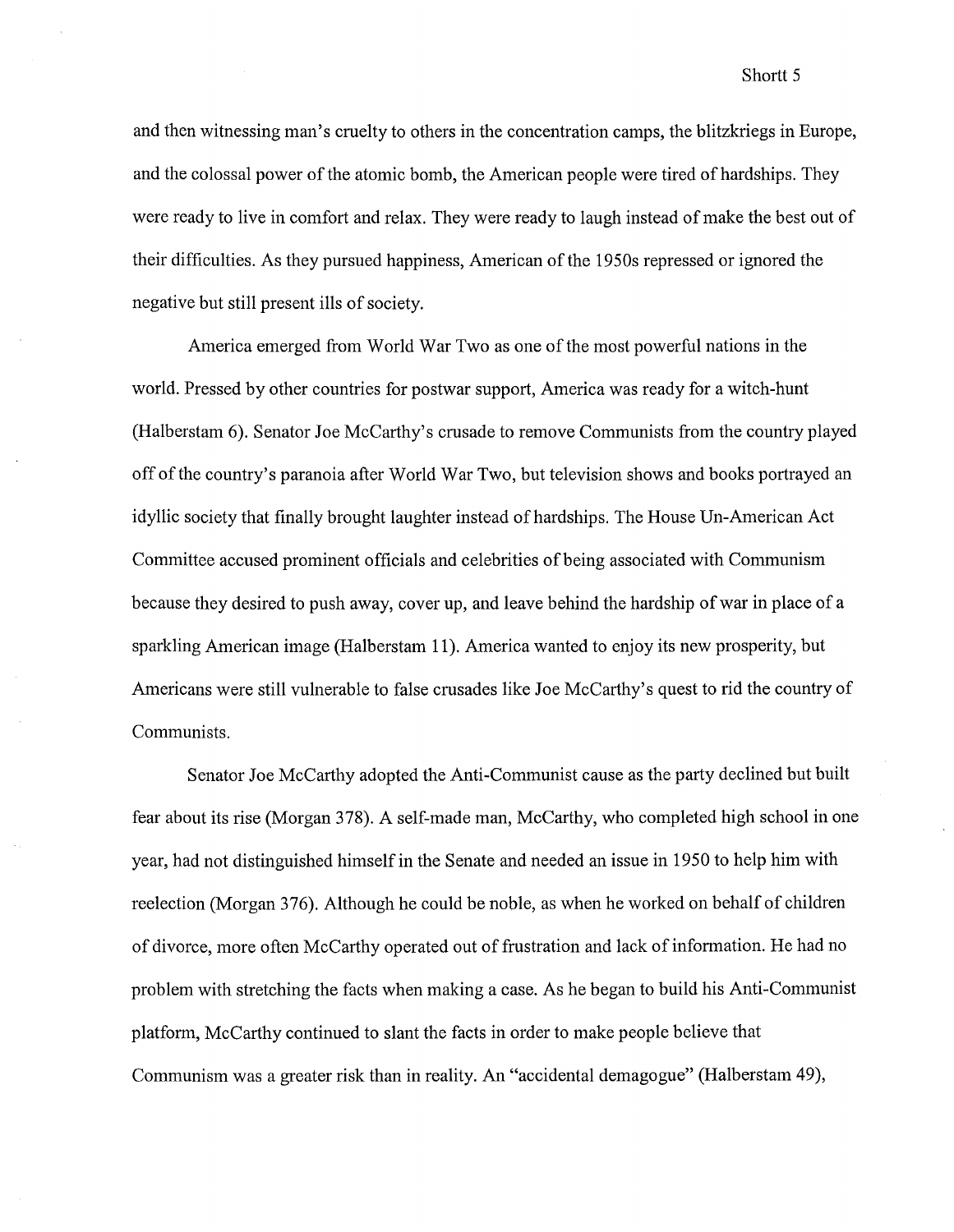Shortt 6

McCarthy did not know how explosive his speech in Wheeling, West Virginia would be when he spoke to the Republican Women's Club (Doherty 14). He really wanted celebrity more than he wanted to rid the country of Communists. A historian, David Halberstam said, "McCarthyism crystallized and politicized the anxieties of a nation living in a dangerous new era. He took people who were at the worst guilty of political naiveté and accused them of treason. He set out to do the unthinkable, and it turned out to be surprisingly thinkable" (52). Joe McCarthy played off of the fears of further war in America after World War Two to draw further attention to the questionable relationship between America and the Soviet Union.

Even as the United States prospered after World War Two, the evils of Communism became more evident as the Soviet Union gained power and territory. During the 1930s, the American Communist Party flourished as many Soviet spies operated in the country, but the American Communist Party did not operate openly because it was "anti-fascism" (Morgan 166). At this time, America did not fear Soviets because Communism seemed to be friendly and similar to the American Spirit. The Young Communists League sought to control mass organizations that appeared to be "socially uplifting" and "innocent sounding" non-Communist associations (Morgan 168). In an effort to address changes in immigration, Democrat senator Martin Dies wrote on May 15, 1935 that he saw one hundred thousand Communists parade in New York and that the Communist party criticized everything about American values (Morgan 186). Five days previous to that on May 10, the House Special Committee on UN-American Activities formed (Morgan 187). The Communist Party emerged as anti-American, but America gave aid to the Soviet Union, which is tum placed United States in a difficult place.

Although Communism was largely not compatible with American democracy, when Hitler invaded Russia in June 1941, America started giving aid, up to one billion dollars in aid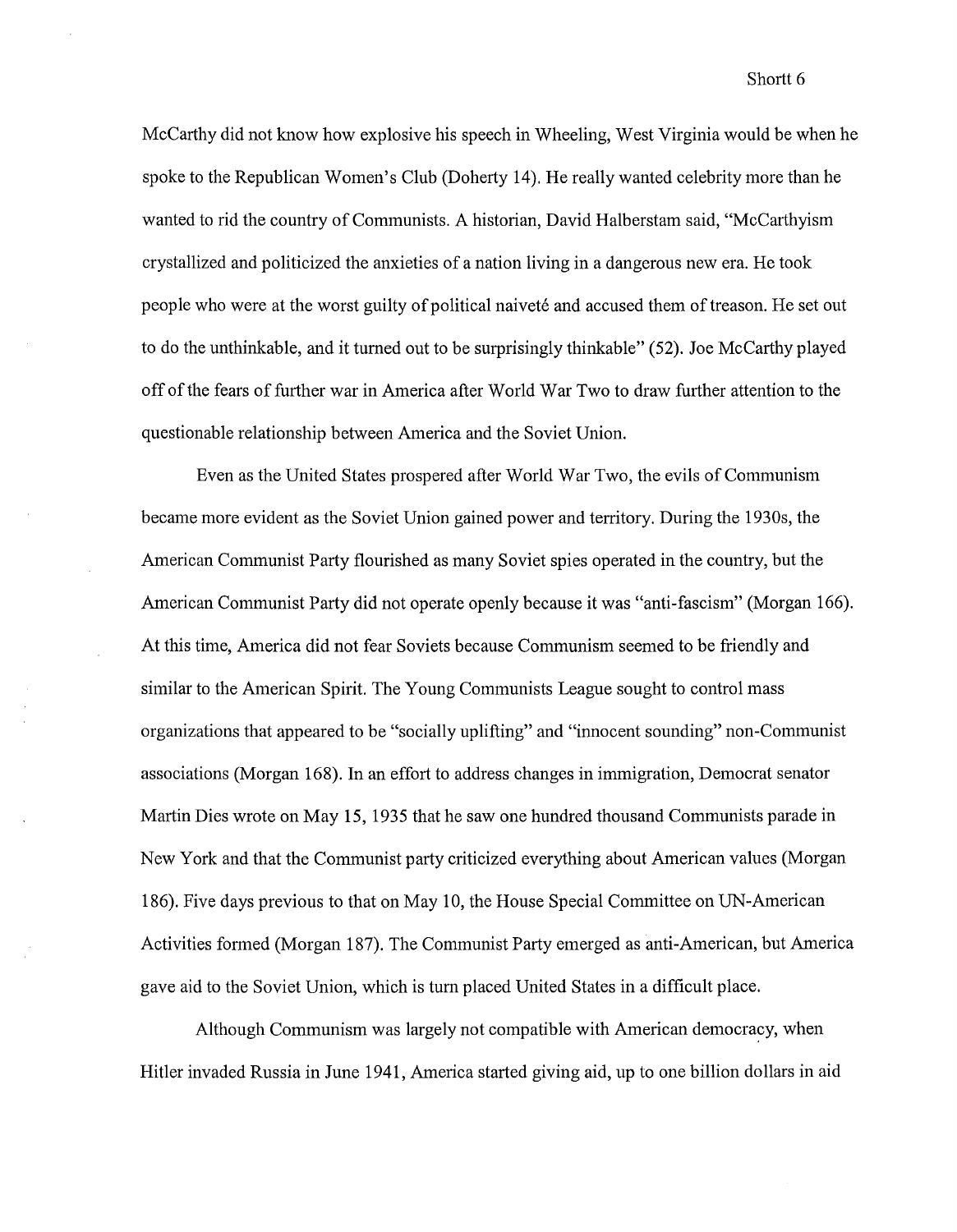Shortt<sub>7</sub>

and supplies, to the Soviet Union. Throughout World War Two, "America sent the Soviets eleven billions dollars in lend-lease, including three thousand planes, three hundred and eightyone ships, and more tanks that they could use" (Morgan 224). As the Soviets struggled to survive World War Two, Communism began to take hold in other countries such as China in 1949. As the country saw what Communism was really like, the American Communist Party began to decline, and by 1950, the change in attitude toward Communism and decline in Soviet spies in America crippled the American Communist Party (Morgan 374). America allowed the Soviets to retain power in East Europe after the war because they had lost so much (Halberstam 9). In this time of declining Communist support, Senator Joe McCarthy latched onto Communism in order to catapult his own career in the Senate. Due in part to the change in perception of the Communist party and also in part to the Soviet Union emerging as a powerful force contrary to America, Americans feared the Soviet Union and Communism and tried to put forth pro-American optimistic attitudes that allowed the country to enjoy its new prosperity and happiness.

Yet even as the country feared the rise of a dying Communist party, people turned to laughter as a way to deal with problems. As America began to move beyond World War Two, television became more and more a part of the American culture. During World War Two, the movies had been a means of dispensing cultural ideologies. After World War Two, the television became the new medium for communicating the ideals of America (Doherty 21 ). Americans enjoyed television because it allowed them to move beyond the struggles of the Great Depression and World War Two to enjoy the good days that had been promised for so long. Yet as America prospered materially, the fears and concerns about Communism remained.

One of the best examples of the contradictions between the ideologies presented by television and the problems in America is the CBS show *I Love Lucy.* In the hit television show *I*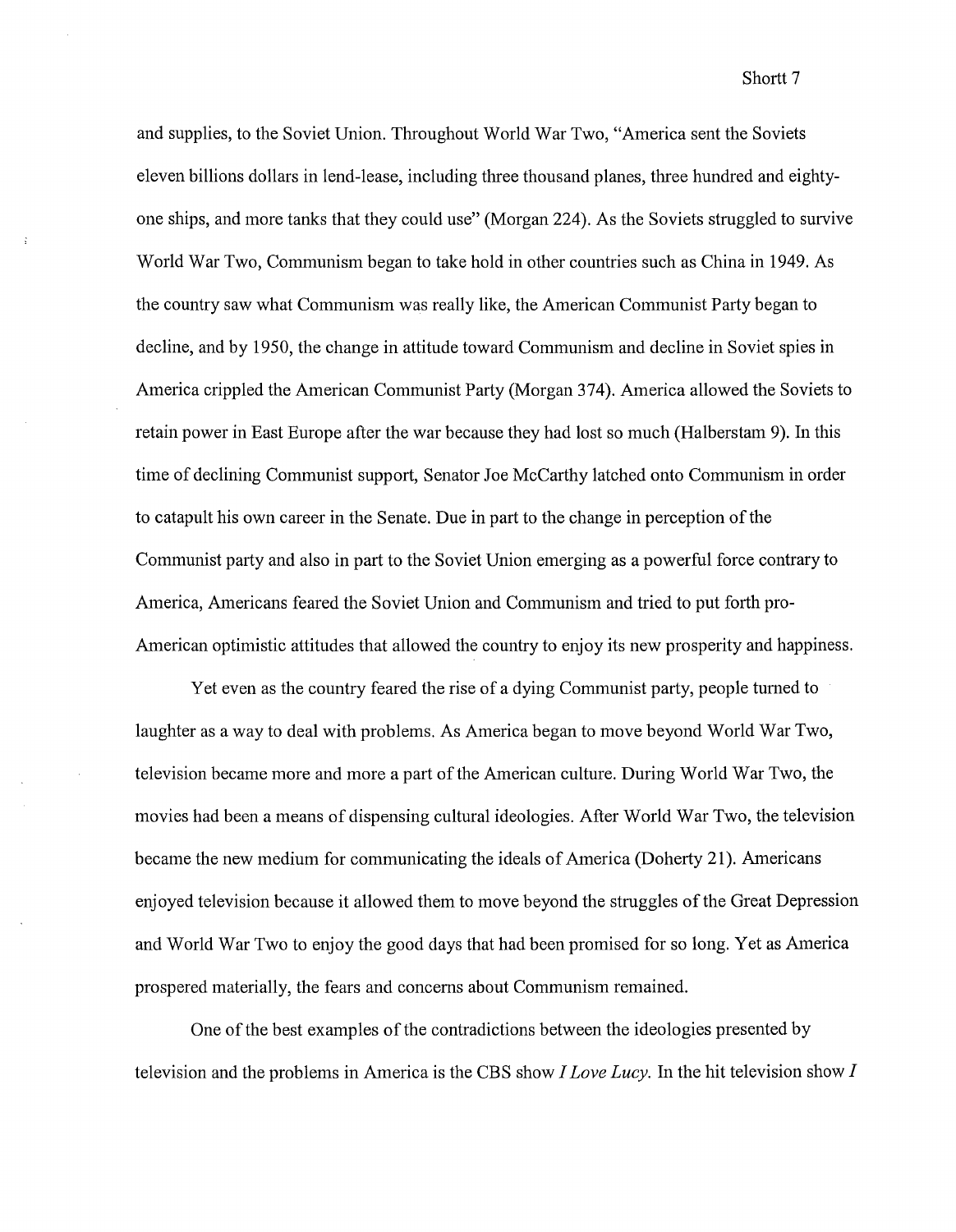*Love Lucy,* Lucille Ball and Desi Amez portrayed a zany couple that fought but always managed to end the day with a kiss and a smile. In this more puritanical, genteel time, *I Love Lucy*  portrayed the challenges of marriage in hyperbolic fashion so that they were funny instead of completely serious as they would be in real life. When Ricky would not let Lucy be in his show, the audience sees Lucy's stubborn resolve that inevitably unites the couple instead of making Ricky angry. The show also challenged society's view of the expectant mother by having Lucy declare her pregnancy on the screen (Halberstam 200). This great show was the top-rated television show in the country from 1952-1955 with as many as 50 million viewers every week (Doherty 51). Desi and Lucy's success story seemed to be a model of Cold War American virtues that included ethnic pluralism, upward mobility, and entrepreneurial intelligence. However, in real like the couple shared a cold relationship. As opposed to their television personalities, they basically only tolerated one another. Ricky and Lucy were nothing like Desi and Lucille (Halberstam 201). The most popular television show in the country portrayed a happy family that remained united despite arguments and challenges, but in reality the couple divorced.

À

The dream portrayed by Lucy and Ricky was only a veneer to cover up the incompatibilities of Desi and Lucy. America loved the fake family, but they did not want to see the real struggles the couple faced. America wanted to laugh, but her citizens still feared the risk of Communism and indeed feared further hardships in general. In much the same way, the Puritans in Speare's novel *The Witch of Blackbird Pond* fear the spread of witchcraft. In her award-winning work of historical fiction, Elizabeth George Speare expresses her skepticism in America's ability to overcome their fear of McCarthyism by mixing the historical narrative with the fairytale.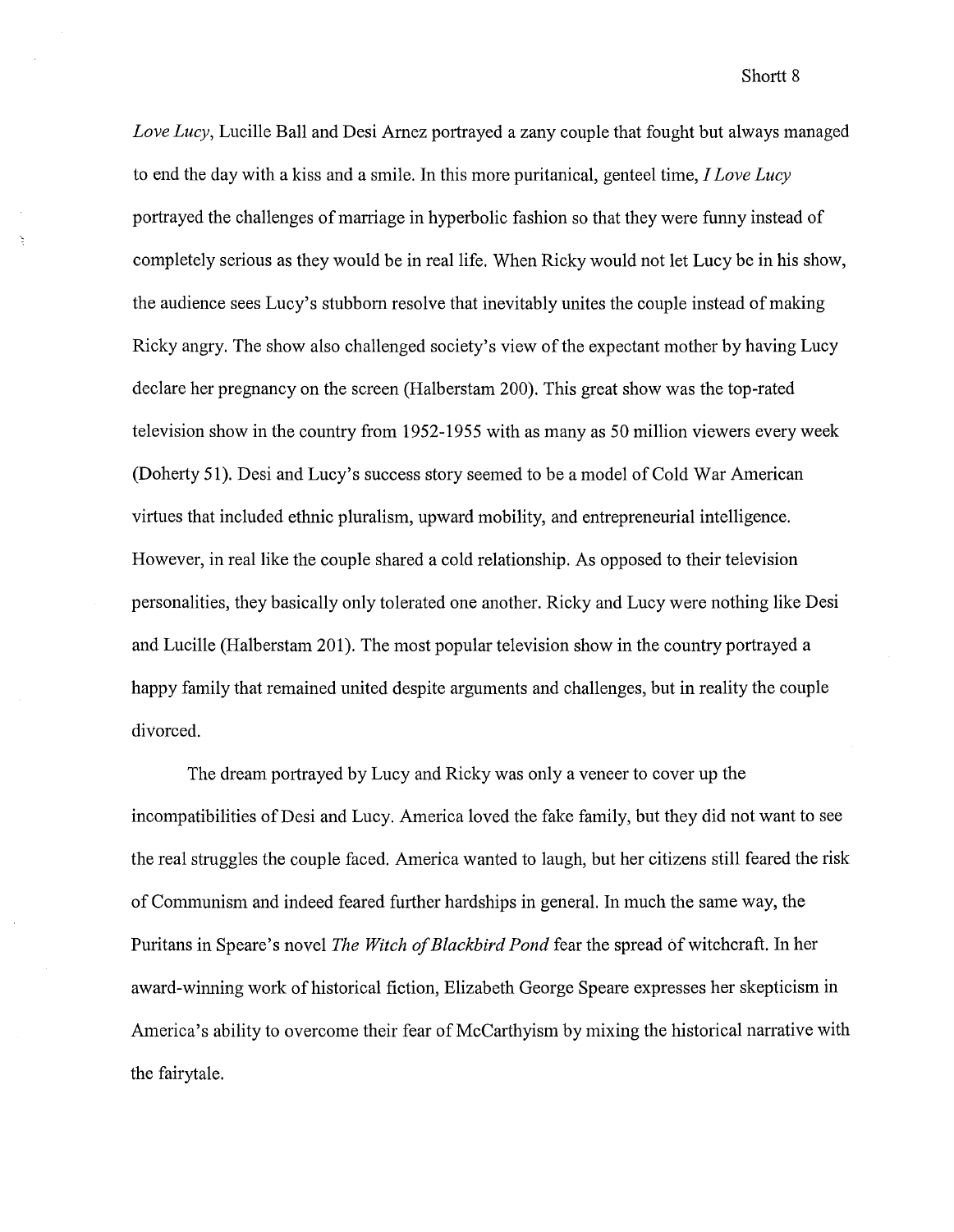Shortt 9

Although *The Witch of Blackbird Pond* is a work of historical fiction, it is more than a story set in an historical place or time. *The Witch of Blackbird Pond* is a book grounded in the historical events that Elizabeth George Speare devoted much time in studying before begin the writing process of her novels. When writing her books, Elizabeth George Speare paid careful attention to the historical events surrounding her story's plot. She would usually spend approximately one year to one and a half years researching and immersing herself in the information about the place and real historical characters that would contribute to the development of her stories (Apseloff 24). In her earliest novel, *Calico Captive*, Speare used *The Narrative ofthe Captivity of Mrs. Johnson* as the foundation for the novel's protagonist Miriam Willard. Miriam Willard was Susannah Johnson's daughter-in-law and received limited exposure, but her character intrigued Speare who then wrote *Calico Captive* about the Indian captivity from Miriam's perspective (Apseloff24). As a writer, Speare wanted to write fiction for children that was not only substantive but also reliable historically. She started her novels by intensely researching her topics so it should come as no surprise that her novels contain so many historical details, and that her plots, though fully developed apart from historical facts, are also closely intertwined with history.

Although she thoroughly researched the time period about which she wanted to write, Elizabeth George Speare did not always find a character in history to be the protagonist for her story. While conducting research for *The Witch of Blackbird Pond,* Speare did not find a character in history she could use for the protagonist like she had for *Calico Captive.* Yet as she pored over the historical documents regarding her hometown Wethersfield, Connecticut's early colonial history, the pieces began to come together for her novel. She used the conflict surrounding Connecticut's charter in 1687 and the witch trials in Hartford, Connecticut to frame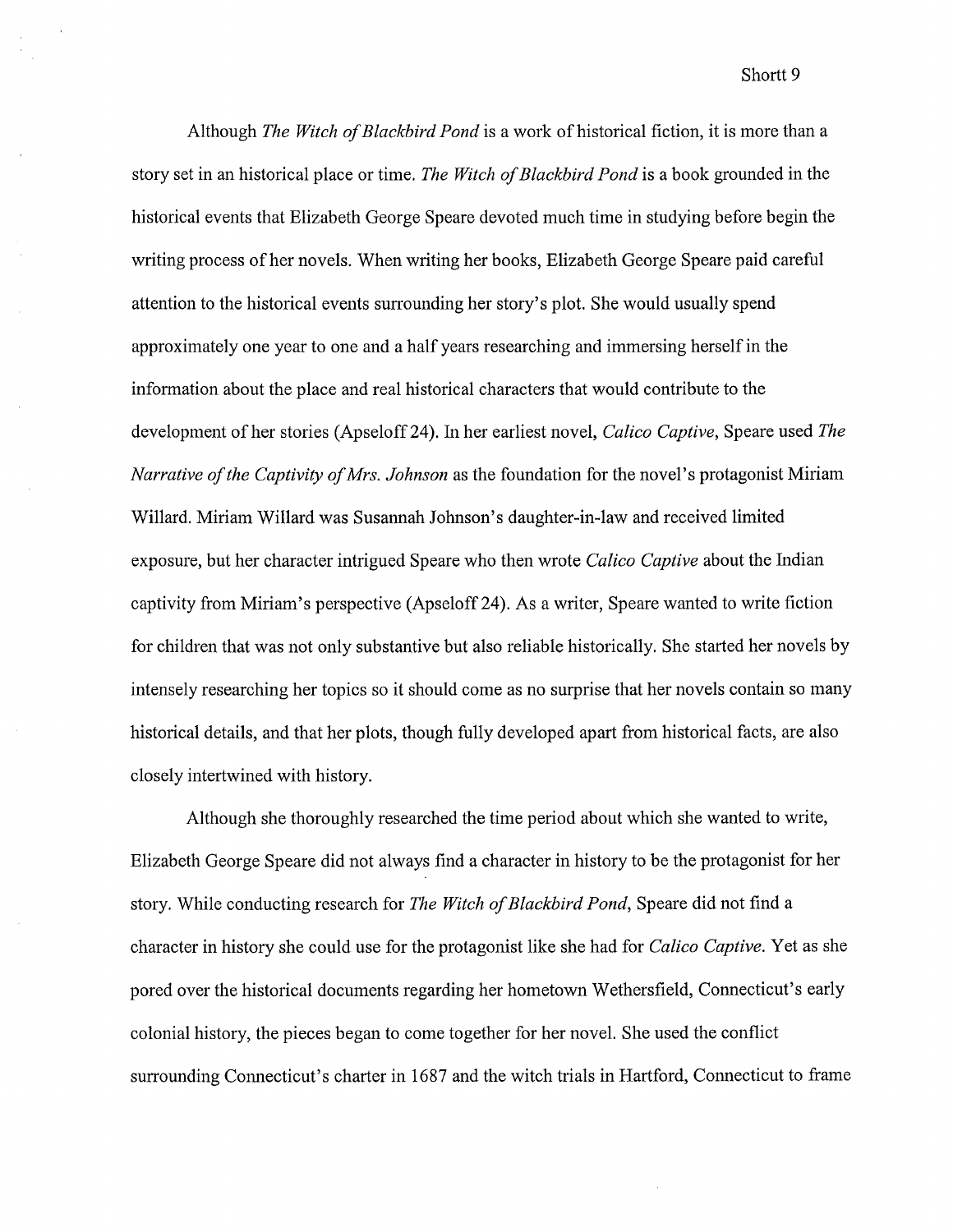Shortt<sub>10</sub>

the story (Newbery Acceptance Speech 74). *The Witch of Blackbird Pond* is incredibly historically accurate, particularly in its portrayal of the intense fear Puritans had of witches in late 1600s, and how Puritans treated those accused of witchcraft.

Contemporary readers and scholars cannot always fully understand the Puritan fear of witches because the meaning of the term has changed dramatically from when the Puritans accused someone of witchcraft. Although contemporarily a witch is someone who plays with magic but does no harm to others, historically a witch is a person, usually a woman but sometimes a man, who has devoted her life to serving the devil and did whatever he wanted (Cohn 50). In order to understand the Puritanical fear of witchcraft, one must first understand how ingrained the witch had been into numerous societies to the point that believing in witches and fearing their power was not just a Puritanical belief.

Although each culture has a slightly different view of precisely what witches are and what they do, there are several general characteristics that remain universal to all cultures. In general, a witch is a human, most commonly female, who had met with the devil and had occult powers to hurt members of her community. Witches could afflict the people around them with sudden illnesses, mental disorders, maiming accidents, infertility, miscarriages as well as control the weather and livestock although their specialty was killing babies and little children (Cohn 50). Witches preyed on the weak using their powers to accomplish the devil's work. Their powers came from the devil who demanded their allegiance for his aid. Regardless of the culture, involving oneself in witchcraft went hand in hand with worshipping the devil.

Throughout history whenever a culture describes a witch, or one who uses occult forces, they almost always do so as part of worshiping a Deity or Spirit. In addition to bringing harm and suffering on others, generally witches participated in ceremonies with the Devil, called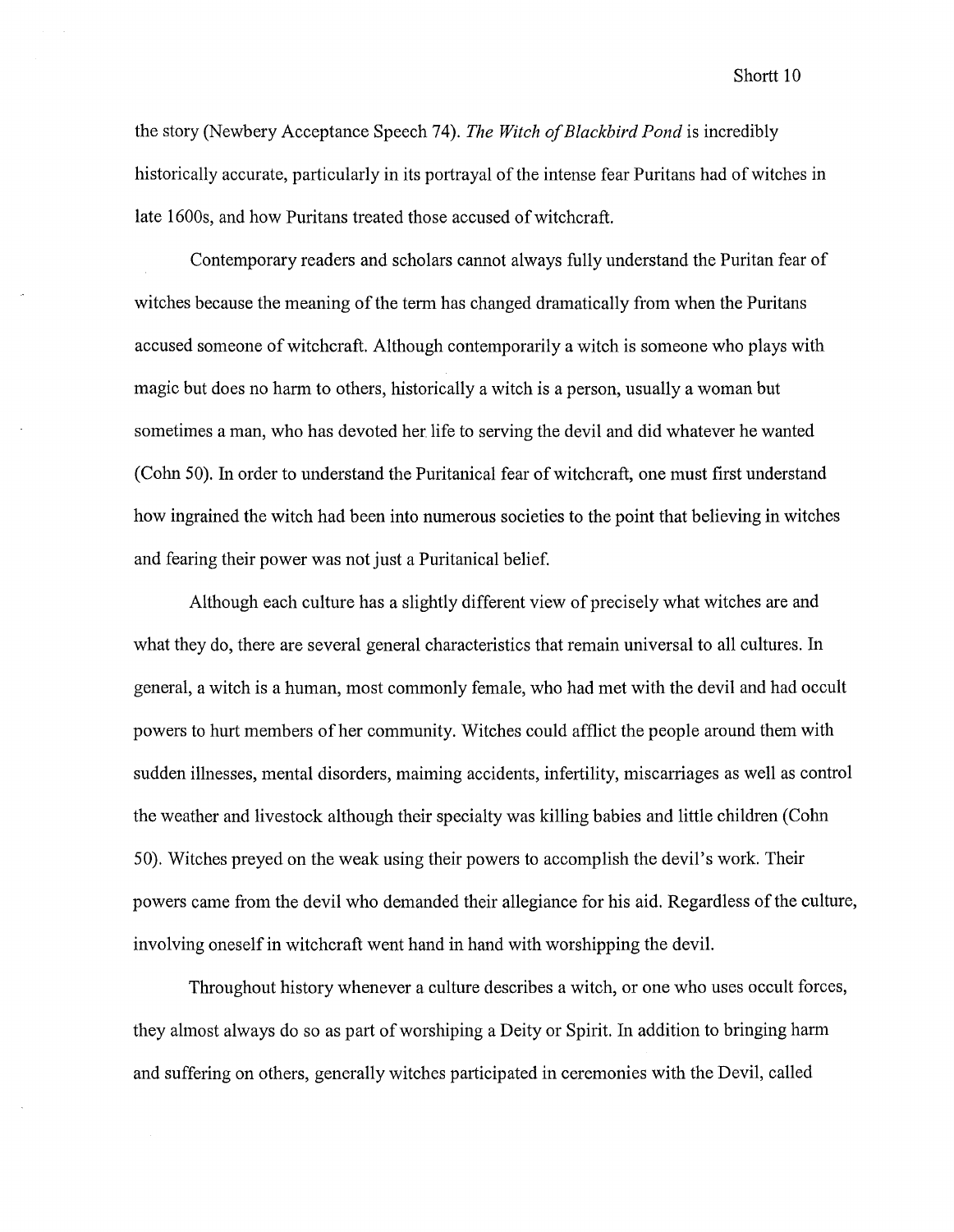sabbats that were perversions of traditional religious rites and services. In these sacrilegious gatherings, the Devil would usually appear to oversee the proceedings in the form ofhalfman and half goat. Those gathered would then pledge allegiance to him by kissing his foot, genitals, or anis. After pledging allegiance to the devil, the witches would dance around the fire or fly into the night in the form of an animal to fulfill the devil's purpose (Cohn 51). Puritans are the most well known believers in witchcraft, but other cultures also believed in witches. Puritans inherited and enhanced their beliefs about witches from other cultures that had come before them. While these characteristics of witches are most commonly credited to European cultures, Roman, African, and American Indian cultures also believed in these people with supernatural powers.

Witches go back as far as Roman times when supposedly witches worshiped the pre-Christian Dianus. At that time, people believed these followers of Dianus took the form of spirits who would come to a family and demand to be welcomed as an honored guest. If the family satisfied the spirit, she would bring them blessings, but if they failed to give her the treatment and attention she wanted she would bring curses on them (Cohn 54). No other culture believes that a witch is a neutral spirit or person who could perform either good or evil.

Most cultures, including African, American Indian, and European believed that witches could only perform evil deeds. In African cultures, witches used voodoo rituals such as taking a piece of hair, a nail clipping, or a sample of bodily fluid to use in cursing or bringing harm to an individual. Similarities between African and European beliefs about witchcraft include that in both cultures the majority of witches were female, that witches had the power to separate from their bodies and usually does so at night in order to take the form of an animal, and that witches preyed on people even going so far as to suck human beings for their blood and eat their flesh (Breslaw 49). Although American Indian culture was naturally more mystical than European, or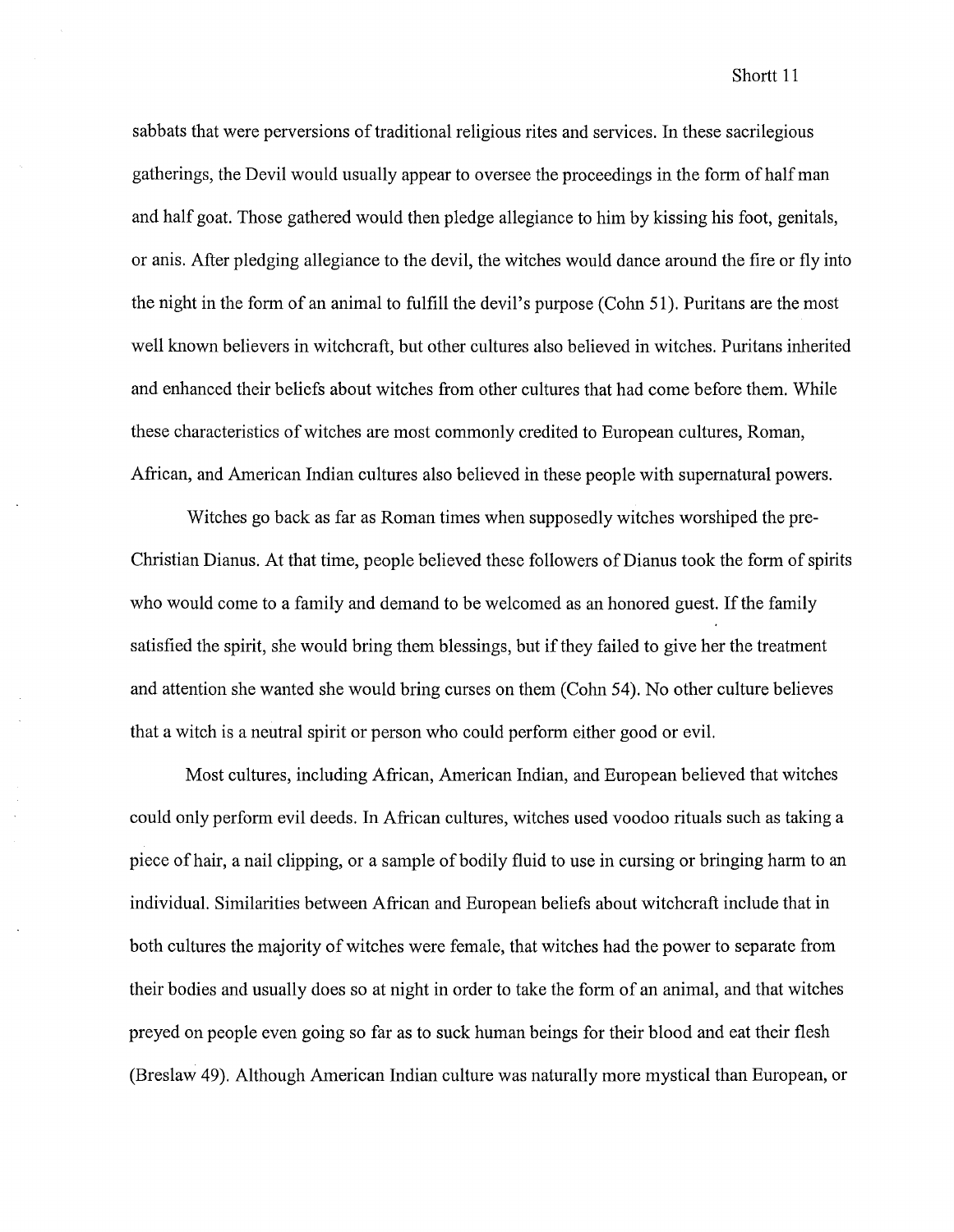even Puritan, culture, they too believed in women who had wicked preternatural powers that could devastate, maim, and bring calamity on humans (Cave 198). African and Amerindian beliefs intersected with English and Puritan beliefs because of the slave population in the English colonies. Tituba, the slave credited with beginning the Salem witch trials hysteria, came from Barbados, and was most likely of African or American Indian descent. The majority of slave in the colonies at the time were African, and so their beliefs about witchcraft circulated in Puritan and other colonial communities (Breslaw 49).

Despite similarities between other cultures' beliefs about witchcraft and England's, England and her colonies held specific views about these servants of the Devil. Like most other cultures, the English believed that witches had power to bring evil on others. Beliefs about witches in England even went so far as blaming witches "for inexplicable diseases and deaths" (Breslaw 49). As one historian says, "In European folklore, as among Amerindian and African cultures, witchcraft, or the evil actions of cunning people, helped to explain otherwise inexplicable strange happening; but to the educated part of the Christian community, the ultimate sources of evil power was beyond human control and had to be traced to a diabolical force" (Breslaw 103). The English believed in the devil and credited him for personal and community problems such as crop failures, sudden death, and epidemics. In contrast to previously discussed cultural beliefs about the way witches harmed others, according to English beliefs about witchcraft, most spells were performed by touching, pronouncing a curse on an individual, or making eye contact with an individual, but sometimes hexes could be performed by taking a nail, piece of hair, or a sample of bodily fluid from the person one wishes to curse (Breslaw 96). The English people also believed in the flying witch discussed earlier. The flying witch would go out at night to perform evil, cannibalistic, and even erotic ceremonies with the devil (Breslaw 91).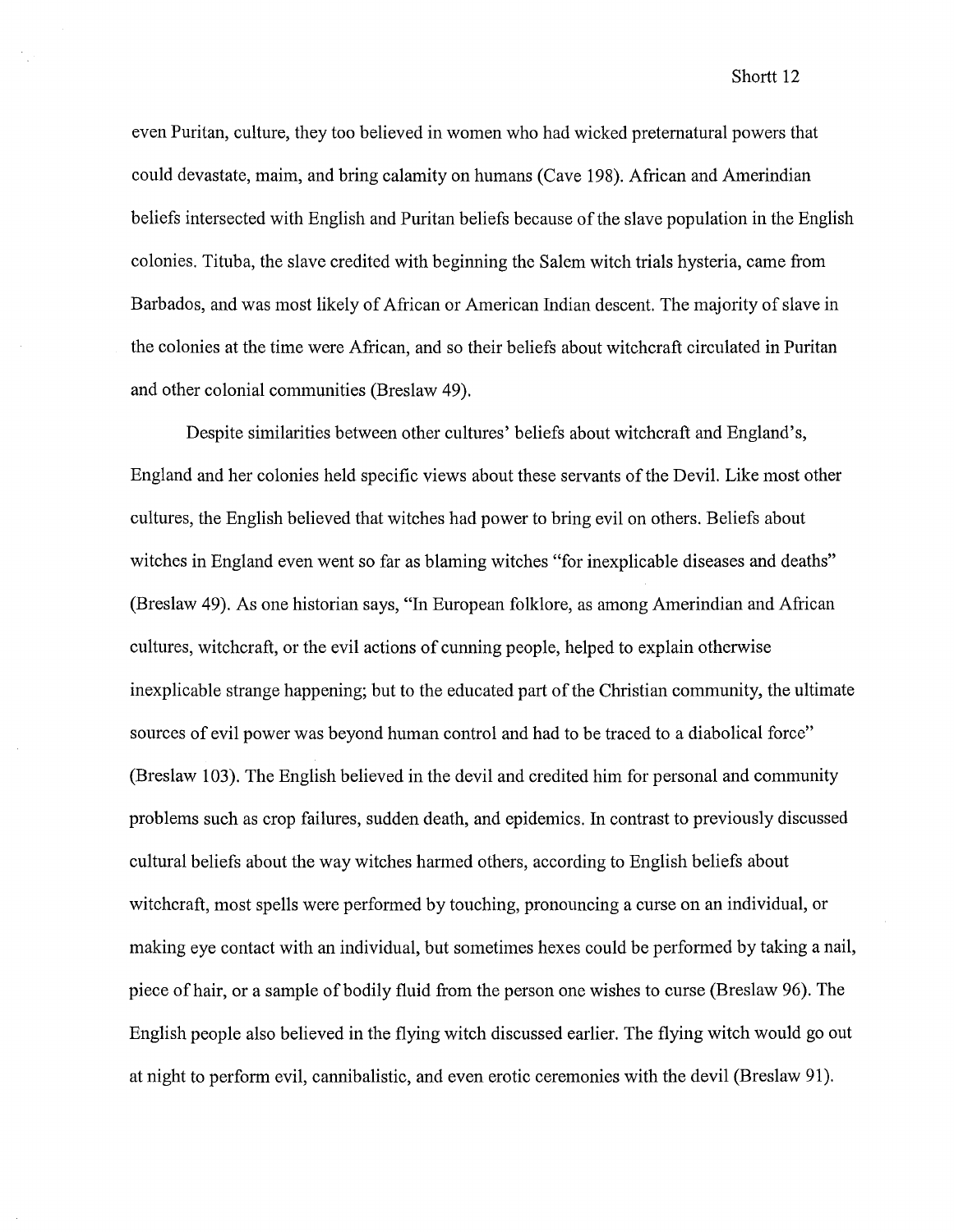#### Shortt<sub>13</sub>

Since Puritans originated from England, Puritans living in the colonies took their beliefs about witchcraft directly from those in England. Puritan beliefs about witchcraft were even more integral to their community because of their theological beliefs. As one historian said, "the magical techniques of the cunning folk may have belonged to the realm of folklore, but the beliefs regarding the presence of the spirit world were endemic throughout the community" (Breslaw 100). During the seventeenth century, New Englanders lived in an enchanted world where ghosts visited people in their dreams, Satan actively prowled the earth through his servants, and every day something wonderful occurred. God or Satan could conduct a wonder, but regardless a wonder always confirmed God's will (Hall90). Puritans also believed that "magic and the affairs of the Devil were part of that will and to deny the existence of the Devil was tantamount to admitting to atheism" (Breslaw 101). Wonders verified the importance of the Protestant community and demonstrated order. Puritans viewed this order as a constant reminder of the imminent end of the world. When something happened that violated the normal order of nature such as an earthquake or accident, they thought it meant that Christ would return and judge the world (Hall 91).

Puritan theology forms the foundation for Puritans intense fear of witches. Although Puritan ministers hardly wrote or discussed witchcraft, witchcraft cannot be understood apart from Puritan theology (Weisman 24). Those who practiced magic wanted to rebel against the standards of life endorsed by the clergy, and prophecy gave the common man knowledge and position that was independent of the local pastor's teaching (Hall 90). Any kind of deviation from the Puritan faith as put forth by the clergy was considered dangerous. Challenging the establishment meant rebelling, and rebelling often translated into practicing witchcraft. As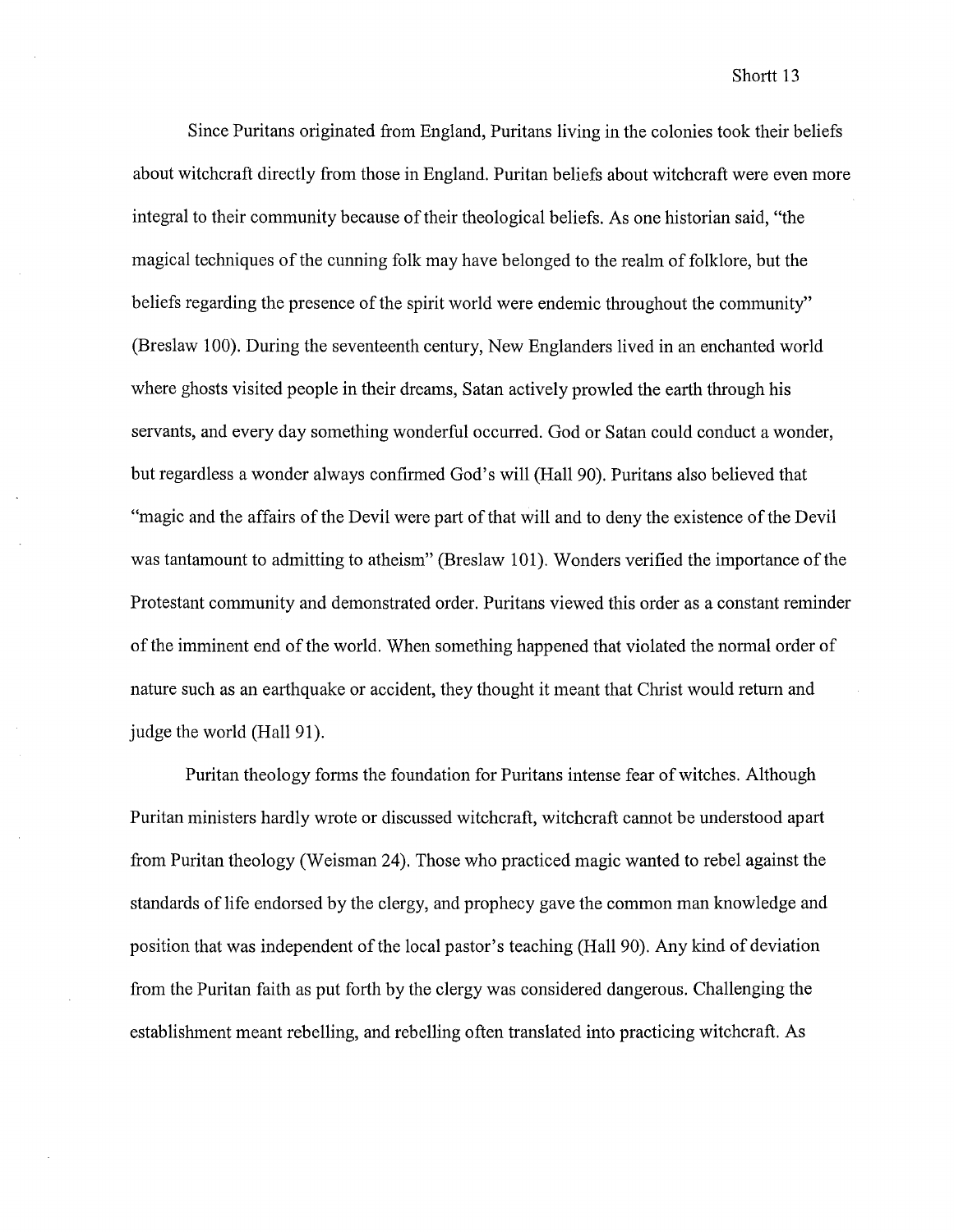mentioned earlier, a puritanical definition of witchcraft involves aligning one's selfwith the devil.

According to Puritan culture, one could not merely dabble in witchcraft. Puritan ministers and theologians did not believe that regular people, meaning people who had not given allegiance to the Devil, were able to use the occult without the Devil's help (Breslaw 102). Because of Puritan theological beliefs, "fear of witches and belief in their magical powers was not an isolated episode in the colonial experience; it was deeply woven into early New England's culture" (Woodward 16). Puritans did not invent the witch. Rather it was a belief held by many previous cultures that the Puritans enhanced because of their religious beliefs. In conjunction with the combined social development of the witch, Puritans greatly feared witches as part of their theological beliefs. Elizabeth George Speare portrays this deep fear of witches in the townspeople of Wethersfield in *The Witch of Blackbird Pond.* 

In keeping with her historically active novel, Speare includes this intense Puritanical fear of witches in *The Witch of Blackbird Pond.* From the moment the main character of *The Witch of Blackbird Pond,* Kit Tyler, meets the Connecticut colonists, she experiences their fear of the unusual. On a brief trip ashore at a town before Wethersfield, Kit dives into the river to save a toy for a young girl. New Englanders disapprove of Kit swimming because in the Puritan culture, "no respectable woman could keep afloat like that" *(The Witch of Blackbird Pond* 13). According to Puritan culture, a woman who could swim was a witch. Magistrates would often use the water trial to convict a witch using the argument that using the argument that the water rejected the witch just as the witch had rejected her baptism in the church (Woodward 17). The Puritan community learns of Kit's action through Goodwife Cruff who indoctrinates others against Kit *(WOBP* 55). Speare communicates fear Puritans harbored for witches not only in the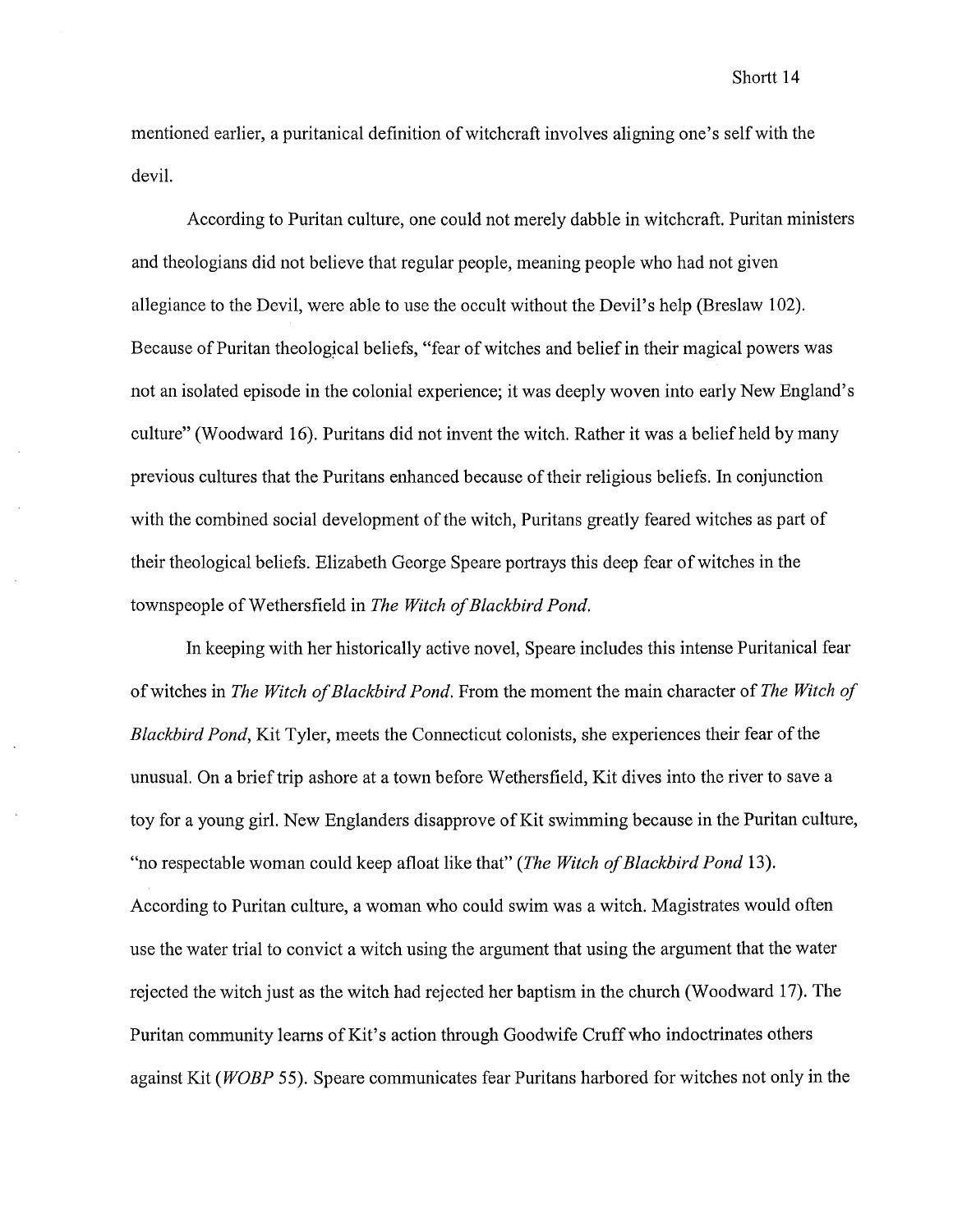way they reacted to Kit's actions but also in the way the town treated Hannah Tupper, a Quaker woman.

The townsfolk in Wethersfield fear Kit because she behaved differently than they were accustomed. They also fear Hannah Tupper because she holds different theological beliefs. Puritans in Massachusetts exiled Hannah and her husband because they were Quakers or as Puritans called them "queer people" *(WOBP* 99). Supposedly, "Quakers cause trouble wherever they go. They speak out against [Puritan] faith" *(WOBP* 99). Because Hannah was not a Puritan, she had to leave her home with a brand on her forehead to live on the edge of a swamp near Blackbird Pond in Wethersfield. The townspeople did not interact with her because they fear she can cause sicknesses or other trouble on them *(WOBP* 182). Regardless of the fact that the townspeople cannot prove any occult dealings by Hannah, they still call her a witch (WOBP 137). The people of Wethersfield fear Hannah because she deviates from their theological beliefs, which then translates into cavorting with the devil. Speare depicts the Puritanical fear of witches through the Wethersfield inhabitants' reaction to Kit and Hannah.

*The Witch of Blackbird Pond* is also historical accurate in the way it treats those accused of witchcraft. Historically, a woman accused of witchcraft endured a trial, and then if convicted she suffered great punishments that ranged form spending time in the stocks, being branded on the forehead, or more extremely having an ear cut off or being hanged (Karlsen 53). The accused usually never escaped the stigma of being accused of witchcraft. Townspeople still feared the accused, and the accused often moved or in some cases fled before they even were tried. Accusing someone of practicing witchcraft essentially ended that person's life as a member of her community. Quite often, a woman accused, convicted, and punished of witchcraft in a nonfatal manner lived a life of isolation. The stigma of witchcraft, even if acquitted, was often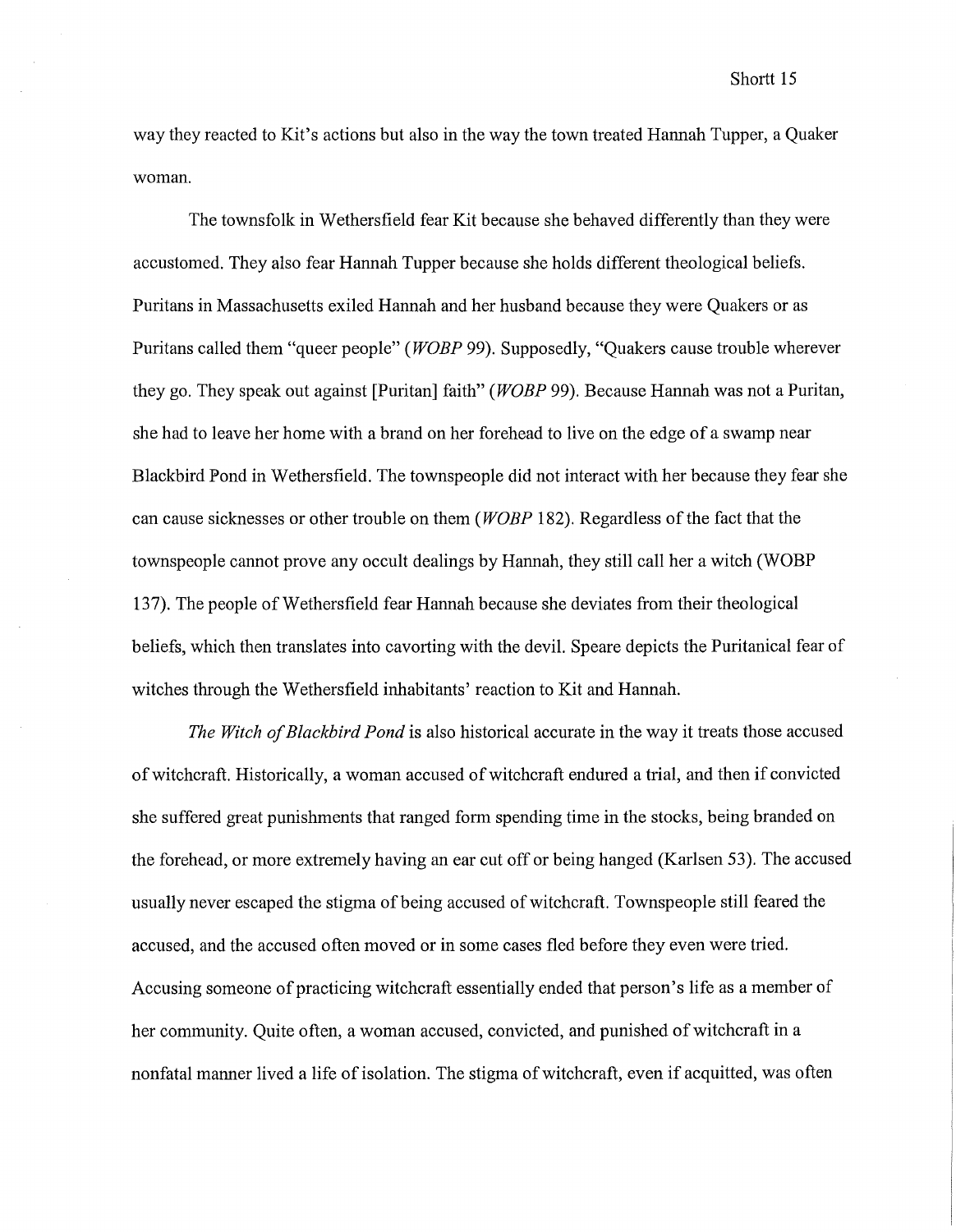#### Shortt<sub>16</sub>

too much for the Puritan community to overcome. In addition to harsh punishment, witches and even those simply accused of witchcraft were not able to interact in the community (Karlsen 29- 30). *The Witch of Blackbird Pond* refers to several witches that were punished in this manner.

When awaiting her trial, she learns that of the two women accused and convicted of witchcraft, one was banished from the colony and the other hanged *(WOBP* 203). Although it has been twenty years since the town had dealt with any witches, the town remembers them because they were convicted of witchcraft. Goody Harrison, the woman banished lived the rest of her life without a home because she had been labeled a witch, and Good Johnson's life literally ended when a court found her guilty of practicing witchcraft. The way Speare describes the treatment of these women and the townspeople's' responses to these women corresponds to historical facts.

When studying witchcraft in the American colonies, most people only study the Salem witch trials in 1692. Witches did not appear at one isolated point in time, and one of the periods where New England accused, tried, and executed supposed witches was between 1647 and 1663 in Hartford, Connecticut. From 1663 to 1688, magistrates and authorities drastically changed their prosecution methods. After this time until roughly 1688, approximately the same time in which Speare set *The Witch of Blackbird Pond,* New England enjoyed a calm time with little tension as far as witchcraft. When witch-hunt and trials began to occur again, prosecutors and judges had changed in their approaches to trying witches (Woodward 16). Instead of listening primarily to those accusing the supposed witches, magistrates gathered evidence and interviewed witnesses about their accusations (Woodward 17). Authorities still believed that witches were real, but they demanded more evidence before convicting. Even when they did convict someone of witchcraft, authorities often released witches or kept them in jail instead of sentencing them to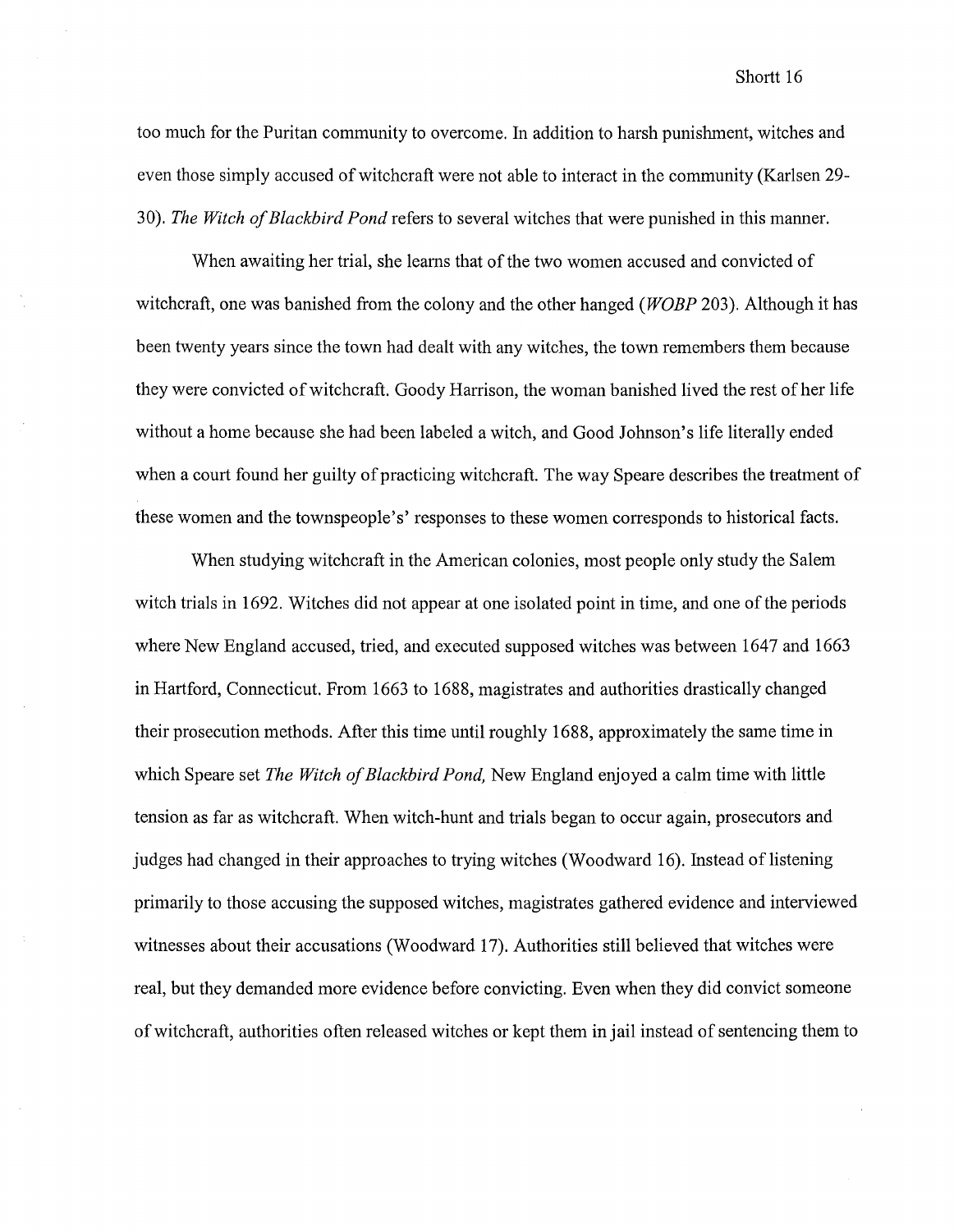be hanged (Woodward 18). Despite intense fear of witches, Puritan judges and theologians wanted to avoid wrongful execution.

Like the magistrate presiding over Kit's case in *The Witch of Blackbird Pond,* judges at this time were more skeptical of those accusing other individuals of practicing witchcraft (Woodward 18). When hearing the case against Kit, the magistrate listens to the various witnesses and allows all relevant evidence to be heard instead of believing the allegations brought against her ( *WOBP* 209-15). Not only were judges more hesitant to quickly convict someone as a witch, they also appealed to a panel of ministers led by Gershom Bulkley, the minister that shepherds the Wethersfield community in *The Witch of Blackbird Pond.*  Historically, Gershom Bulkey shared an interest with other officials of the time in natural magic as well as a deep skepticism toward charges ofwitchcraft (Woodward 19). Speare's depiction of Bulkey matches this historical information. When asked for his thoughts during Kit's hearing, Reverend Bulkley says, "it is necessary to use the greatest caution in the matter of testimony" *(WOBP* 213). Other than Kit's treatment, Speare accurately portrays both the punishment for accused witches and the judicial mindset of the time.

Elizabeth George Speare pays meticulous attention to the historical accuracy in *The Witch of Blackbird Pond* for most of the novel. Yet as she develops the interpersonal relationships between the characters, Speare resolves conflicts in a way that reflects the fairy tale rather than a strict historical perspective. Speare's novel devolves into a fairy tale in order to allow Kit to overcome the stigma of being accused of witchcraft and to allow the characters to live happy lives. As opposed to pure historical fiction that allows children to experience history in a new way, "The fairy tale confronts the child squarely with the basic human predicaments" (Bettelheim 8). Fairy tales allow children to interact with general problems that all people face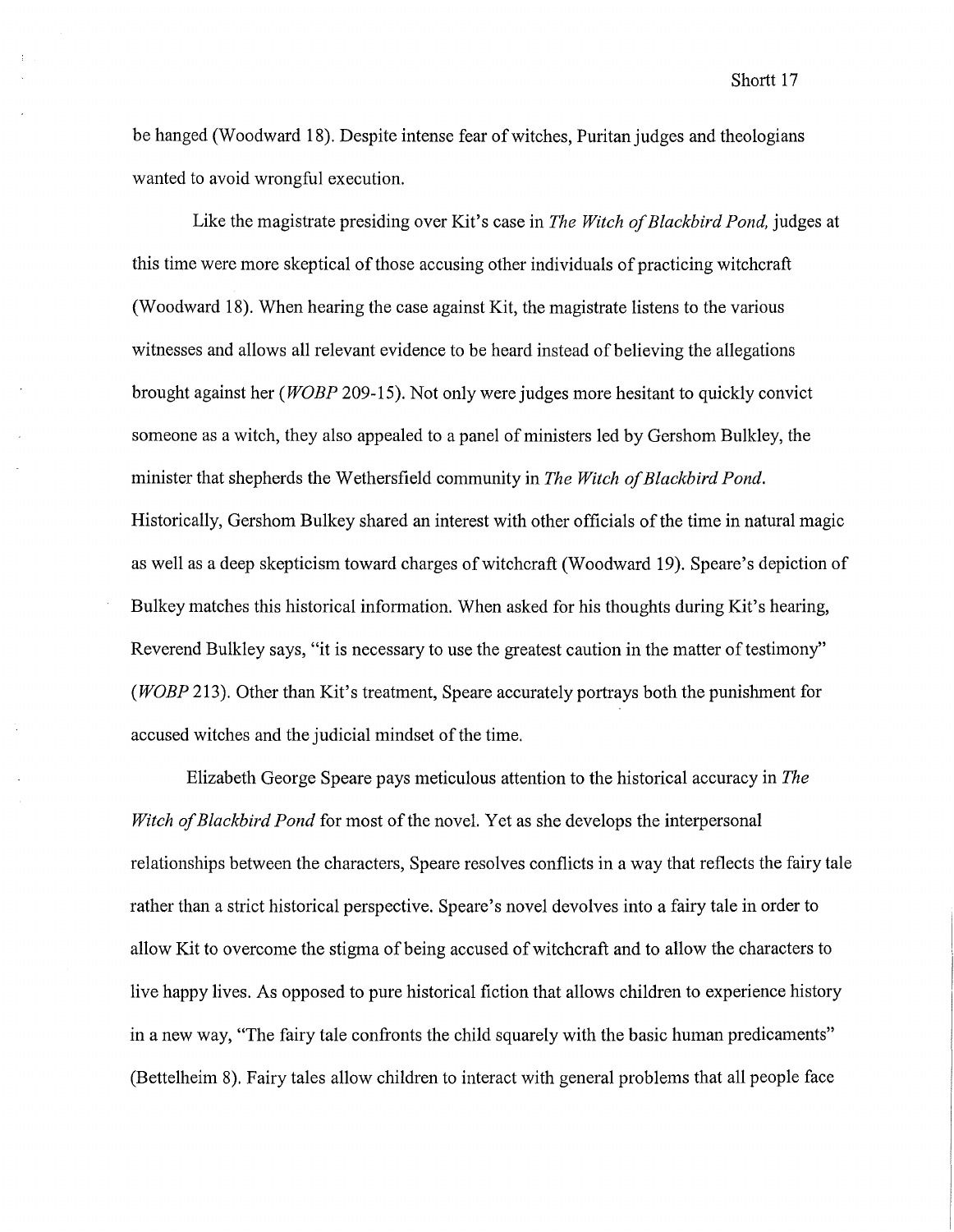and learn how to deal with the problems they will face in life. These tales teach children that through perseverance they can overcome the inevitable obstacles that come with life. Child psychiatrist Bruno Bettelheim says that, "In all these and many other respects of the entire 'children's literature'- with rare exceptions- nothing can be as enriching and satisfying to child and adult alike as the folk fairy tales" (Bettelheim 5). Different cultures have kept these takes, such as Cinderella, Rapunzel, St. George and the Dragon alive in order to convey morals and virtues for men and women to follow. By reading these cultural tales, people find hope for the future and encouragement through the present (Luthi 24). *The Witch of Blackbird Pond* uses elements of the fairy tale in order to comment on the American culture of Speare's time.

**CRASH** 

One element of the fairy take that Speare uses in *The Witch of Blackbird Pond* is the Cinderella story. The traditional folk tale version of Cinderella, the scullery maid that marries a prince, speaks to man's ability to overcome adversity by persevering with humility and trust in others (Luthi 61). Although there are several different cultural versions of the Cinderella story, each version involves the heroine's initial downfall only to enjoy a more exalted position by the story's end (Bettelheim 247). One critic connects *The Witch of Blackbird Pond* with Cinderella saying, "like Cinderella and other folktale heroines, Kit is temporarily 'debased.' Her wealthy grandfather had been knighted by the king so the household drudgery she must now perform is new to her" (Thuente 51). However, Kit Tyler's rags to riches story is slightly different than the traditional Cinderella tale.

Before Wethersfield, Kit lived in luxury at her grandfather's estate Barbados. She had wealth enough to bring seven trunks filled with silk dresses, shawls, and embroidered gloves *(WOBP* 38). Yet she, like Cinderella, experienced a change of fortune when her grandfather dies forcing her to come to live with her Puritan aunt and uncle in Wethersfield, Connecticut. When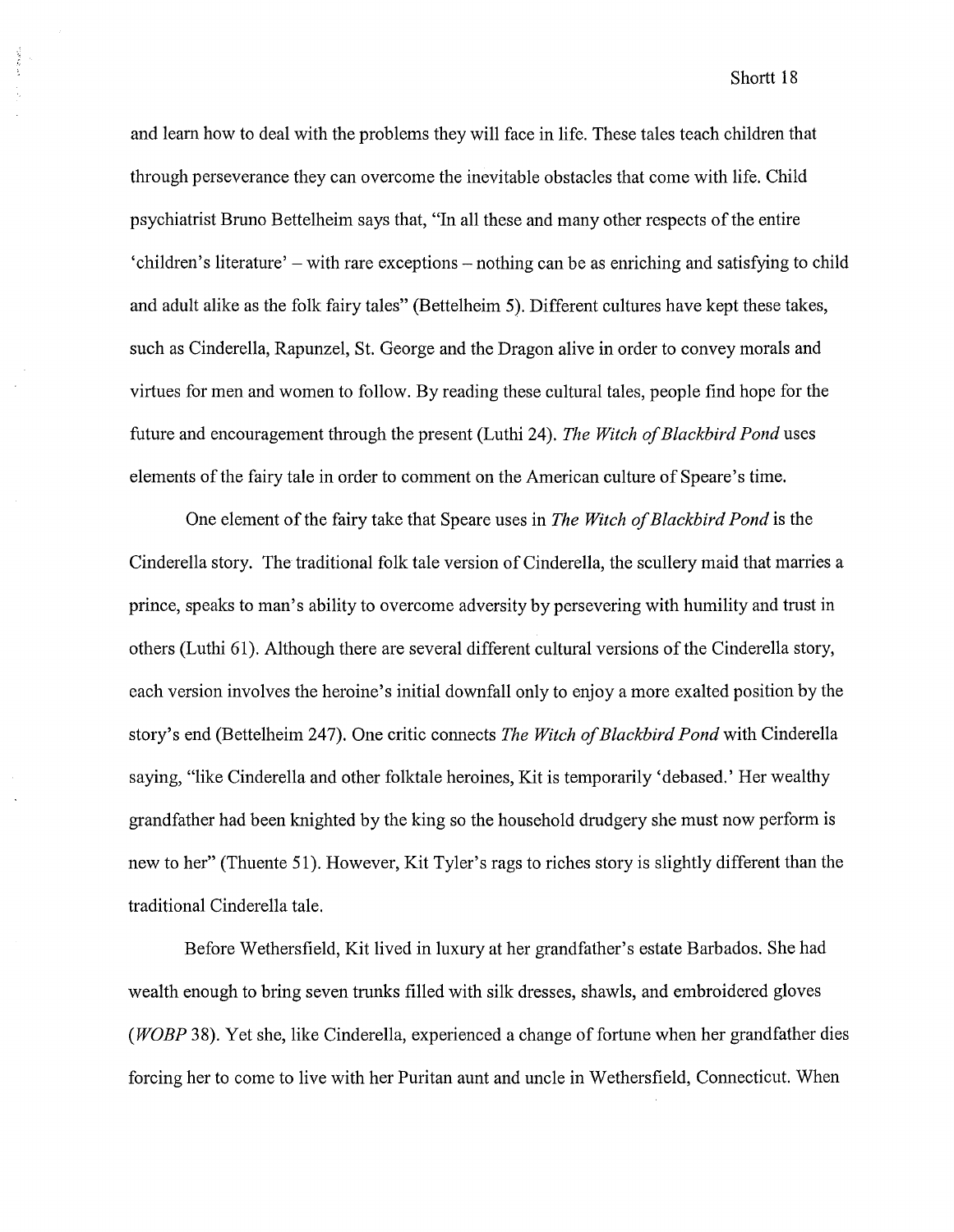Shortt<sub>19</sub>

she comes to Connecticut, Kit must learn to do the menial household chores and eat simple food with her new family *(WOBP* 34). Used to having a personal slave to attend her. Kit now has to work in the onion fields, help the family make candles, and card wool for spinning *(WOBP* 45, 75). However by the end of the story, Kit becomes engaged to Nat Eaton, a ship's captain who promises her a life of adventure *(WOBP* 248). Although Kit does not return to her previous material wealth, she amasses great emotional and relational wealth through her experience in Wethersfield.

Another Cinderella element in Kit's story are two the prince figures: William Ashby and Nat Eaton. By marrying William, Kit will return to her former material wealth. William can offer Kit status and freedom in the community. She can bid farewell to menial labor and never bother to worry about what other people say about her *(WOBP* 135). William offers Kit an escape from her uncle's strict hand to live a life of leisure without learning how to respect others. Yet Kit rejects William Ashby for her real prince Nat Eaton. As a ship captain, Nat cannot offer Kit the luxury and stability that William could with his land and house, but Nat allows Kit the freedom to behave freely. Whereas William wanted Kit to behave a certain way, Nat allows Kit the freedom to express her thoughts and opinions *(WOBP* 132). Rather than return to material comfort, Kit chooses the man who loves her and allows her to be herself. She follows the character Hannah Tupper's advice: "thee has never escaped at all iflove is not there" *(WOBP*  170). Elizabeth George Speare's Cinderella figure, Kit, chooses to wait for love and therefore risk having to live alone and work instead of marrying the man who could bring her back from rags to riches. In this Cinderella story, the Cinderella figure, Kit, rises out of her emotional poverty through her love for Nat.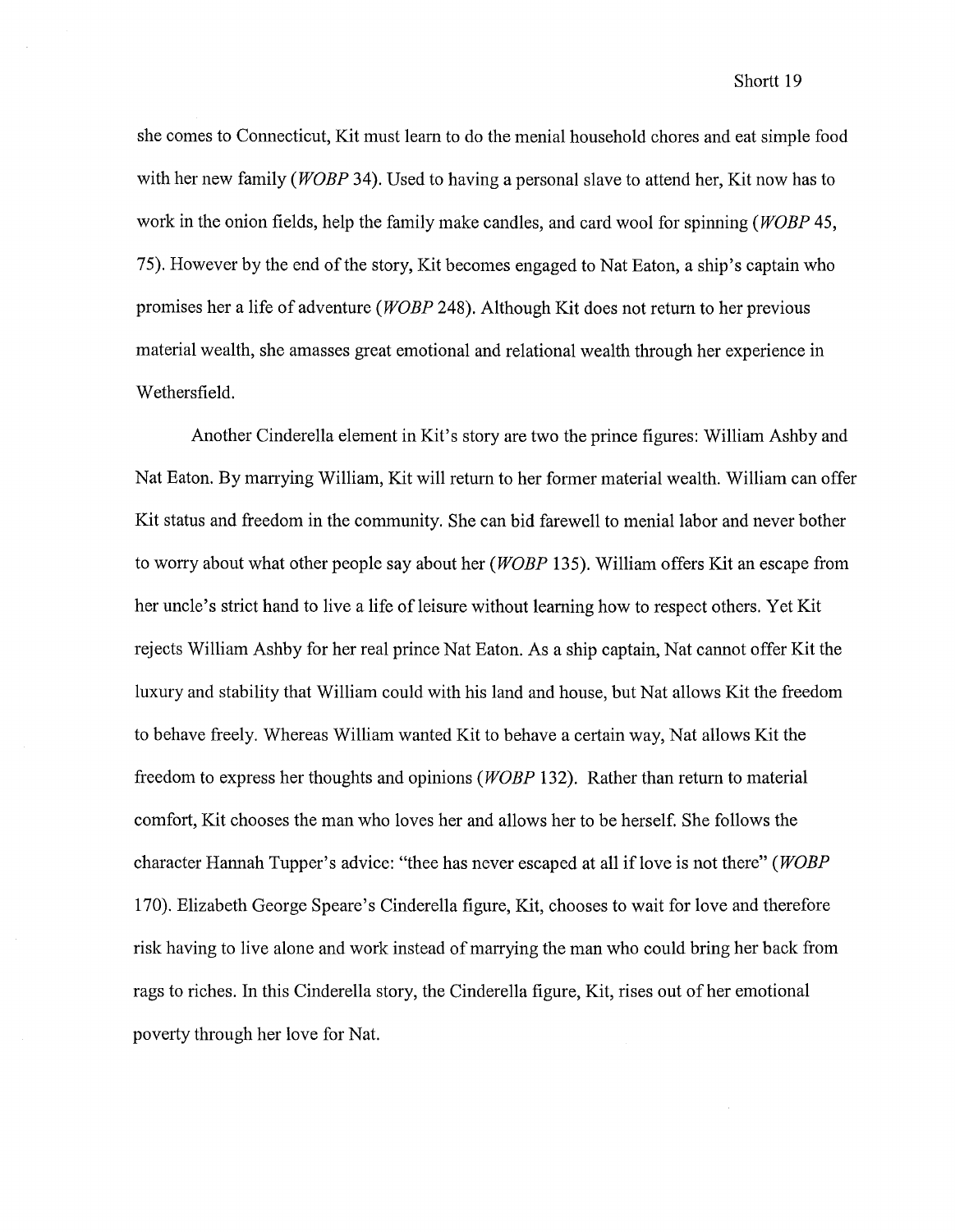Another point where the story devolves from historical fiction into fairy tale is in the emphasis the story gives to romance. Historically, young girls like Judith and Kit would have been trying to find a husband because their parents and community would have expected them to get married, have children, tend the house, and work alongside their husbands. They would have been looking for a man who would be able to provide for them rather than a man that they loved. However, Speare creates female characters, who marry men that they love that can also provide for them. Speare uses romance as a way to resolve the conflicts of the story both in the Wood family and in Wethersfield village.

Speare uses romantic relationships both to create and solve conflict. Initially romantic interest creates conflicts when Kit attends Meeting for the first time, and William Ashby, who everyone had expected Judith to marry, asks for permission to call on Kit. Judith and Kit never really bond from that point on because Kit had essentially taken William away from Judith. Judith then sets her cap for John Holbrook who really loves Mercy but agrees to marry Judith to avoid hurting her. Meanwhile, Nat cares for Kit and become jealous when he finds out that Kit will marry William. In Speare's story, everyone wants to be in love, but no one finds the right person initially.

When Kit refuses, the romantic tensions disappear. William because she does not love him, then each relationship rights itself. William and Judith will marry. John returns from Indian captivity bold enough to declare his feelings for Mercy, and at the end of the story Nat tells Kit that he loves her and offers to take her with him. The troubles and disagreements of the story disintegrate as each couple begins their new lives together, and situations return to their right states *(WOBP* 237). Finding romance is part of each person's development. In *The Witch of*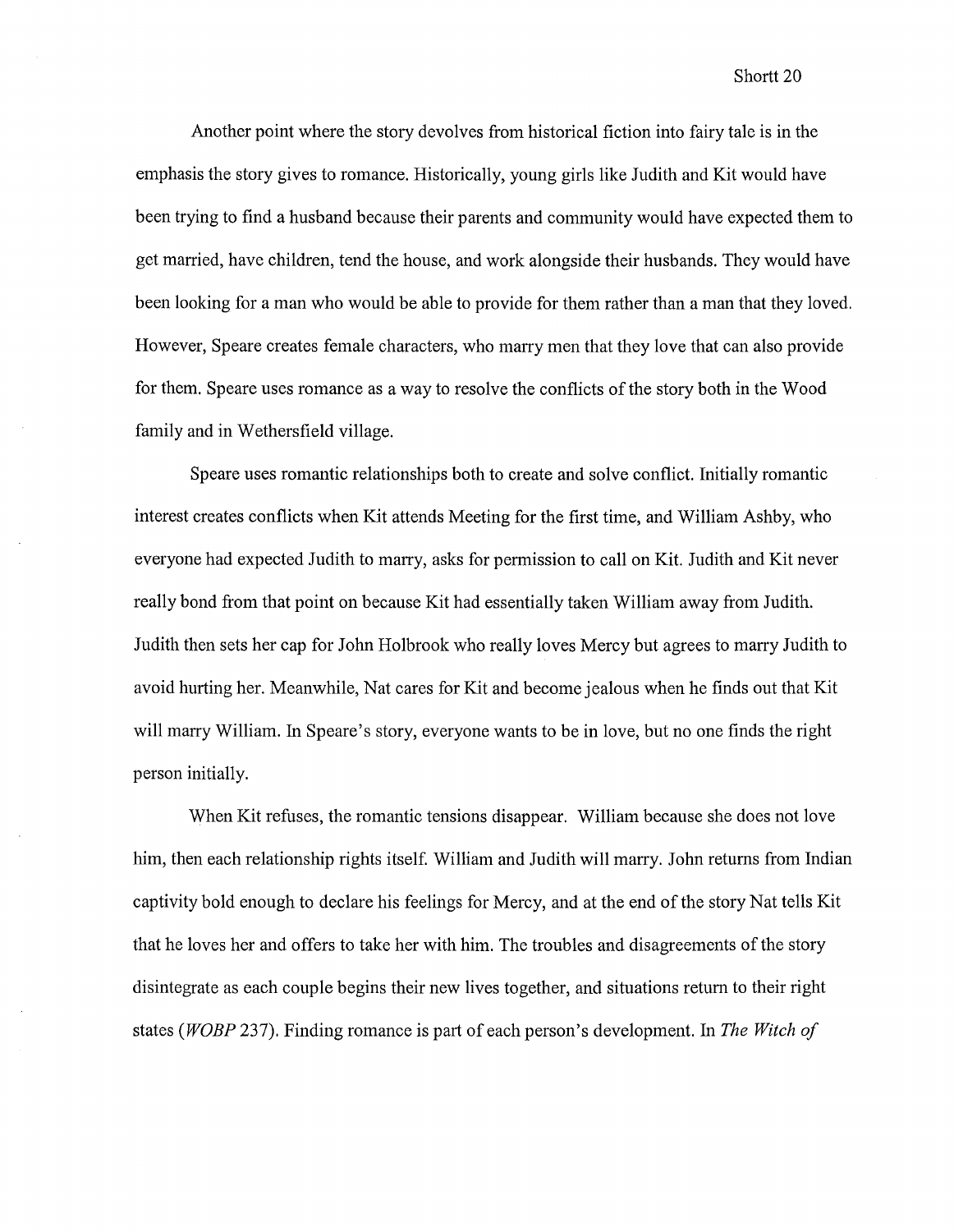*Blackbird Pond,* finding one's mate brings happiness and security, and by all indications each couple will live happily ever after.

Speare moves beyond the historical facts in which she bases the novel to fairytale elements that resolve the conflicts and allow Kit to live happily ever after despite her experience with witchcraft. While Speare's uses of the Cinderella motif and romance in *The Witch of Blackbird Pond* shows how the story devolves into fairytale, the place where Speare sacrifices historical accuracy most clearly is at the end of the novel. Unlike the historical accounts of woman accused of practicing witchcraft, Kit Tyler goes on to live a normal life where her uncle finally accepts and appreciates her work and where she finds love with a man who loves her despite her past *(WOBP* 195, 248). The situation with Kit in the courtroom really has no solution historically. If Kit had been one of the people accused of witchcraft in Hartford in the 1680s, she would not have been able to go back to a normal life. Even being acquitted would not have made the townsfolk change. Kit has fraternized with a woman who had been accused of witchcraft, and therefore, historically, the townsfolk would have continued to suspect her of sordid conduct.

At the novel's ending, Kit overcomes the stigma ofbeing accused of witchcraft and unjust situations are made right. Not only does Kit find acceptance and love, but Prudence, a small girl abused in the story, finds love and peace at home at the end of the story. During Kit's trial, Prudence comes forward as a witness to prove Kit's innocence. Instead of performing witchcraft, Kit had been teaching Prudence to read *(WOBP* 219). Prudence had not been allowed to attend the village dame school because her mother said that she was too stupid to learn simple reading and writing *(WOBP* 113). Prudence's mother, Goodwife Cruff, hit and abused Prudence as well as controlled her husband. When Goodman Cruff learns that his daughter can read, he suddenly finds the courage to stand up to his wife and take control over his house. Prudence does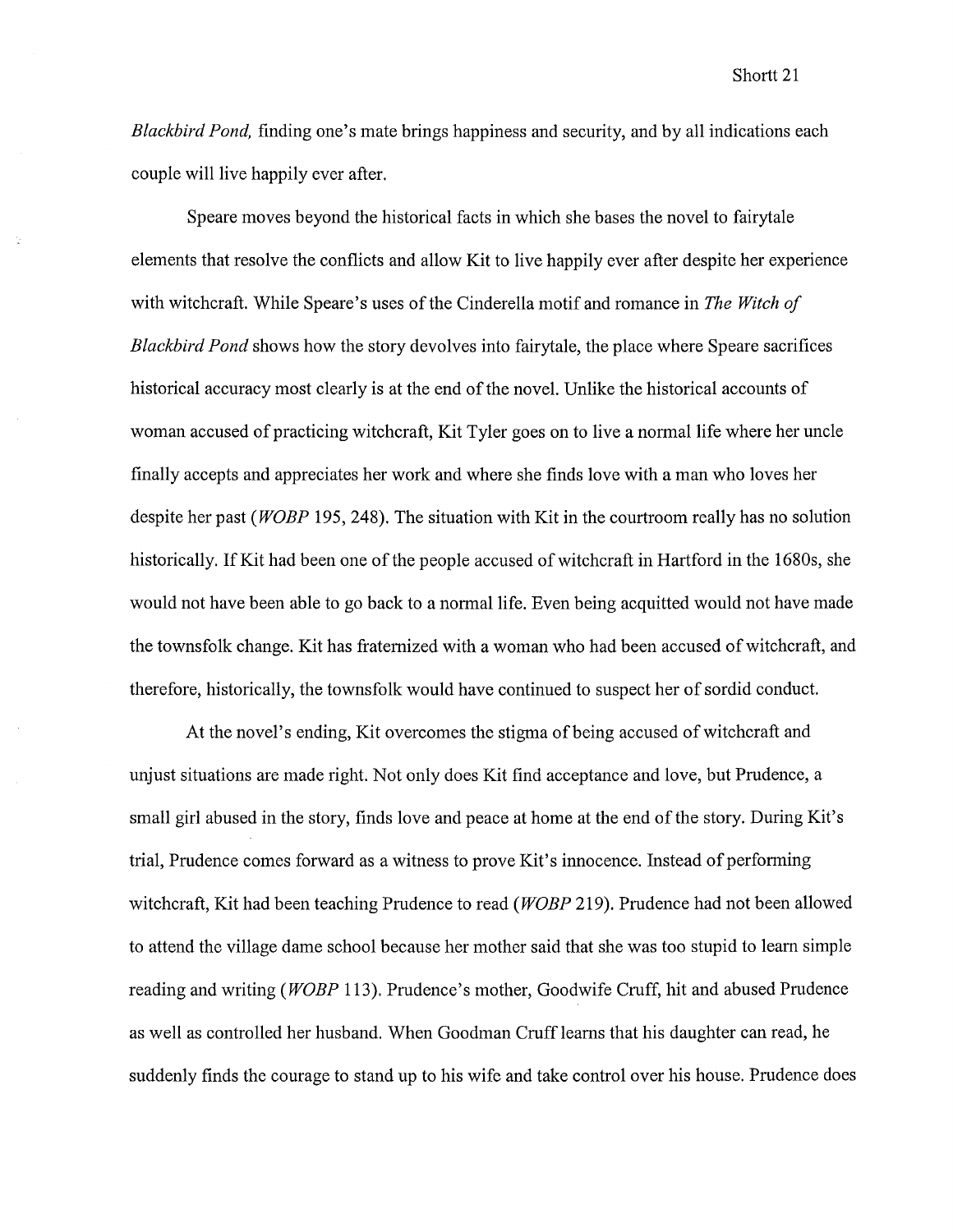not have to worry about not having enough food or clothing because he would be there to make sure she was cared for *(WOBP* 224). The trial not only sets Kit's life to right, but it rescues an innocent child from further harm as well.

In a real witch trial, an acquittal like Kit's would not have given the accused back her life. The trial also would also have reaffirmed the community's fear of witches. It, most likely, would have caused greater fear and disunity because people would have been watching their neighbors in order to spot others who practiced witchcraft. Eventually, the town would have recovered, but initially there would have been most likely only greater fear and division. Speare ends the novel in a happy way where all the wrongs have been made right and the rational truth triumphs over the people's superstitions, yet that is not historically accurate to the Puritan culture. Because of Speare's attention to detail in using history to develop the plot, one can also assume that Speare intentionally chose to end the novel the way she did.

Elizabeth George Speare is a gifted children's author who plans out her novels in order to clearly communicate the message she wants the reader to discover. In *The Witch of Blackbird Pond*, Elizabeth George Speare adheres to historical facts as she develops the novel's setting, but she deviates from the historical into the fairytale when she builds relationships between the characters and resolves the conflicts of the story. Realistically, the story could not have ended in the way it did because of the intense ingrained fear the Puritan community harbored for the occult. The story could only end happily by using the elements of the fairy tale. By using the fairy tale to resolve the conflicts of *The Witch of Blackbird Pond,* Elizabeth George Speare expresses her doubt in America's ability to leave behind the fear and suspicion of McCarthyism. Just as the Puritans feared witches, America too seemed to fear anything that could threaten their newfound happiness and prosperity.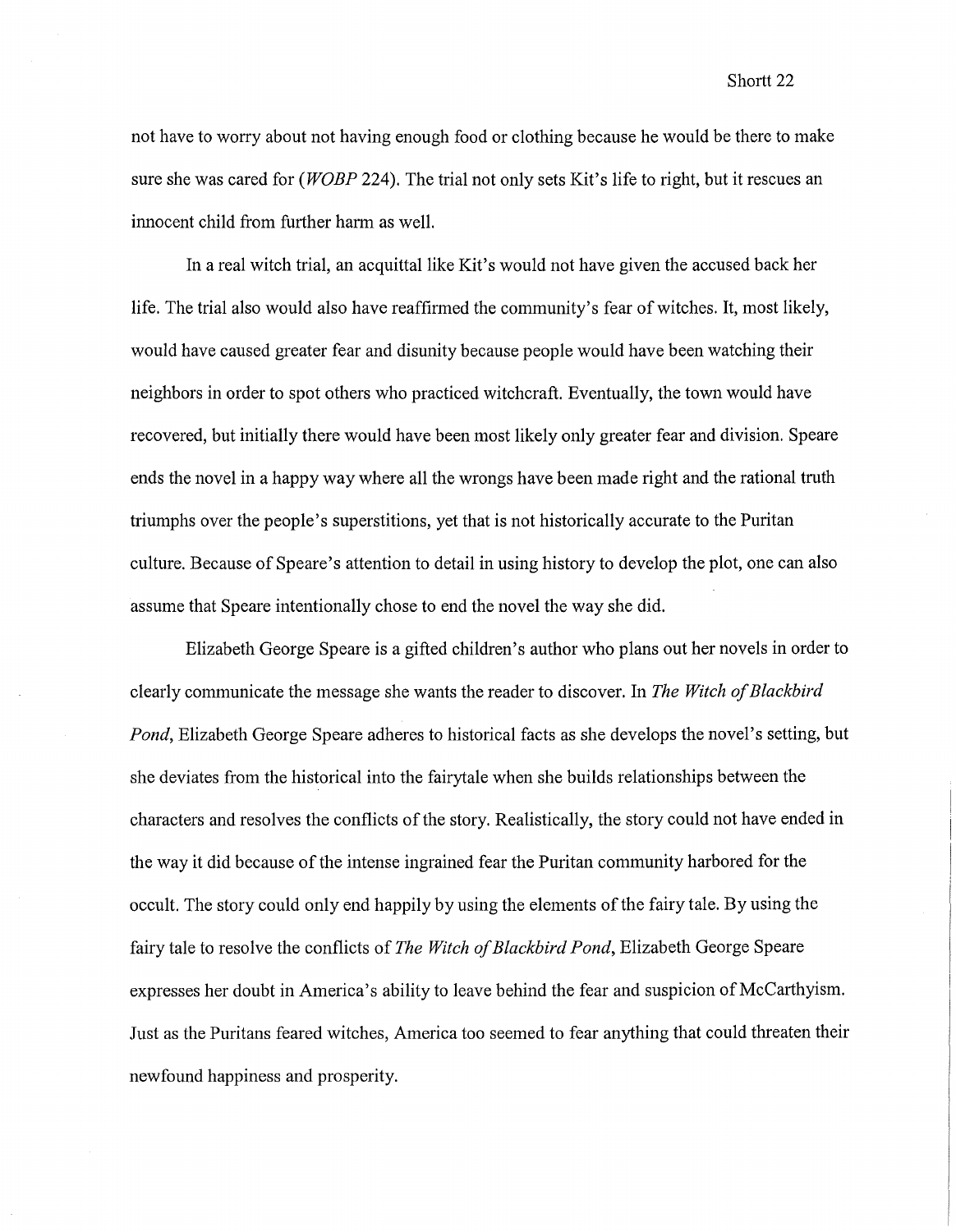#### Works Cited

Apseloff, Marilyn Fain. Elizabeth George Speare. New York, NY: Twayne Publishers, 1991

- Bettelheim, Bruno. The Uses of Enchantment: The Meaning and Importance of Fairy Tales. New York: Alfred A. Knopf, Inc., 1975.
- Breslaw, Elaine G. Tituba, Reluctant Witch of Salem: Devilish Indians and Puritan Fantasies. New York, NY: New York University Press, 1996.
- Cave, Alfred. "Indian Shamans and English Witches." Witches of the Atlantic: A Historical Reader and Primary Sourcebook. Ed. Elaine G. Breslaw. New York, NY: New York University Press. 2000. 196-203.
- Cohn, Norman. Europe's Inner Demons: An enquiry Inspired By the Great Witch-hunt. New York: Basic Books, 1975.

Halberstam, David. The Fifties. New York, NY: Fawcett Coulmbine, 1993.

- Hall, David. "A World of Wonders." Witches of the Atlantic: A Historical Reader and Primary Sourcebook. Ed. Elaine G. Breslaw. New York, NY: New York University Press. 2000. 89-95.
- Karlsen, Carol F. The Devil in the Shape of a Woman: Witchcraft in Colonial New England. New York, NY: W.W. Norton and Company, 1998.

Luthi, Max. Once Upon a Time: On the Nature of Fairy Tales. New York: Ungar, 1970.

- Morgan, Ted. Reds: McCarthyism in Twentieth Century America. New York, NY: Random House, 2003.
- Schwebel, Sara L. "Historical Fiction and the Classroom: History and Myth in Elizabeth George Speare's *The Witch of Blackbird Pond."* Children's Literature in Education. 34 (September 2003): 195-218.